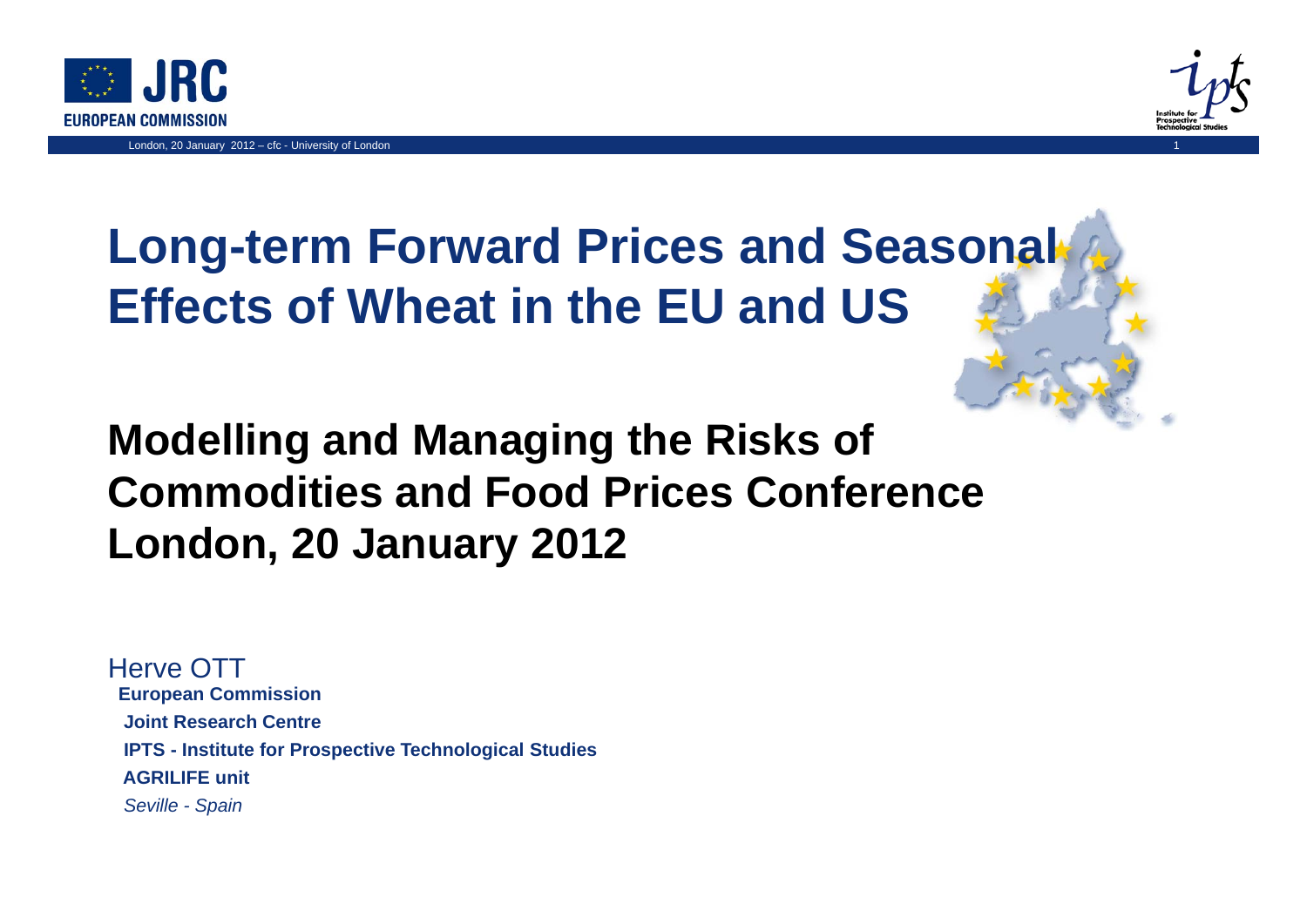

.

London, 20 January 2012 – cfc University of London 2



- **E.U. post-2013 CAP: more liberalized**
- **Need to hedge against risk**
- **European agricultural commodity market will expand**
	- $\mathcal{L}_{\mathcal{A}}$  , and the set of the set of the set of the set of the set of the set of the set of the set of the set of the set of the set of the set of the set of the set of the set of the set of the set of the set of th – Trend will keep expanding:
	- e.g. Paris milling wheat volume 98: 41 000; 09: 2 mill.
- **Importance to estimate a long-term forward curves**
	- $\mathcal{L}_{\mathcal{A}}$  , and the set of the set of the set of the set of the set of the set of the set of the set of the set of the set of the set of the set of the set of the set of the set of the set of the set of the set of th – To price long-terms swaps accurately
	- –To price long-term agricultural insurance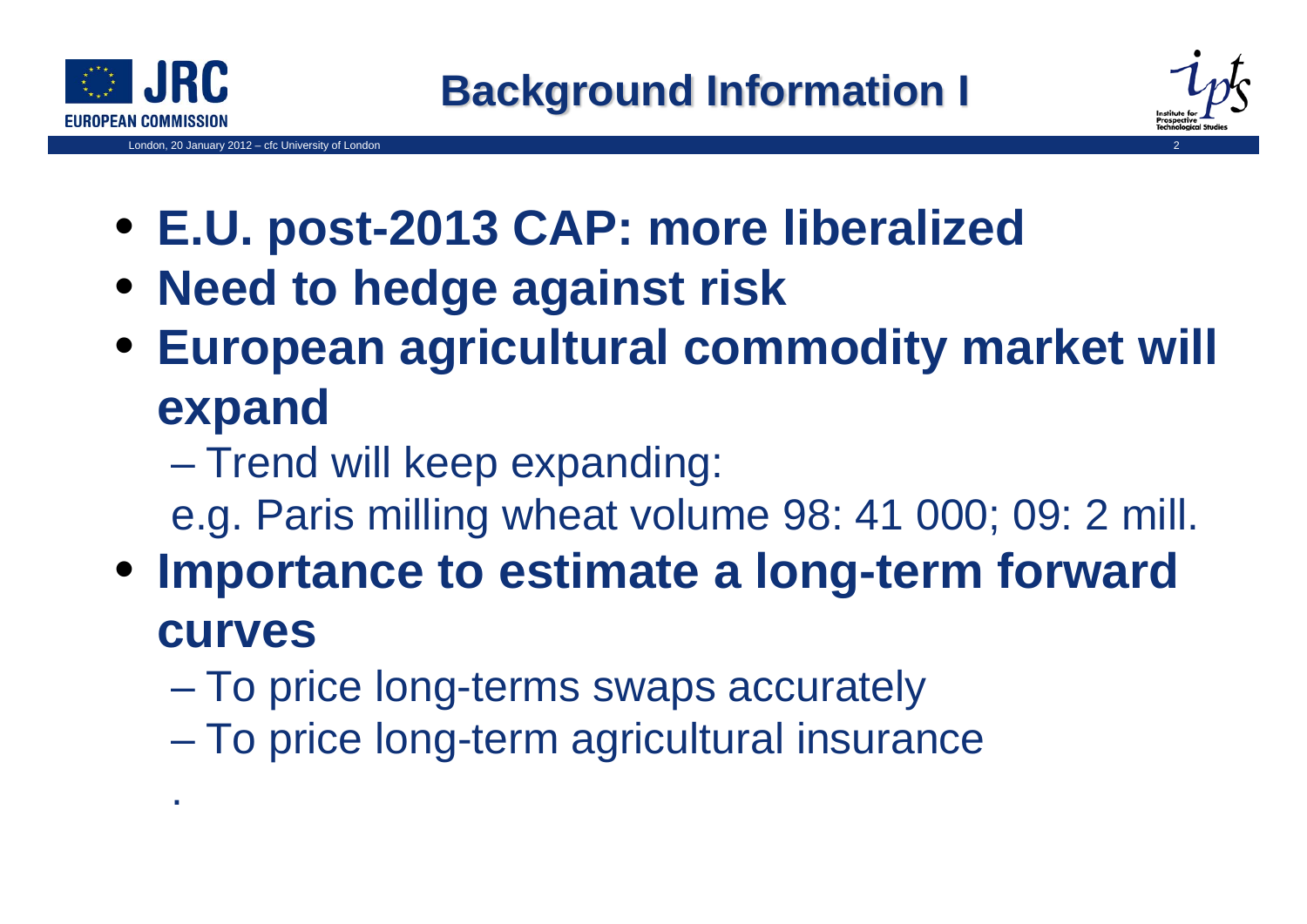

London, 20 January 2012 – cfc University of London 3



#### • **Agricultural commodities: the challenge**

- Black and Black-Scholes option pricing models assume price volatility increases proportionally to the square root of time. But Bessembinder *et al*. find mean reversion to production costs for ag commodities
- $\mathcal{L}_{\mathcal{A}}$  Simple arbitrage formulae not possible
	- Crude oil and Eurodollars trade futures with maturities as far as ten years through exchanges
	- **Forward curve can be obtained by simple arbitrage** formulae for other products (e.g., cost of carry for gold, interest rate minus dividend for stocks, and the interest rate differential for currencies)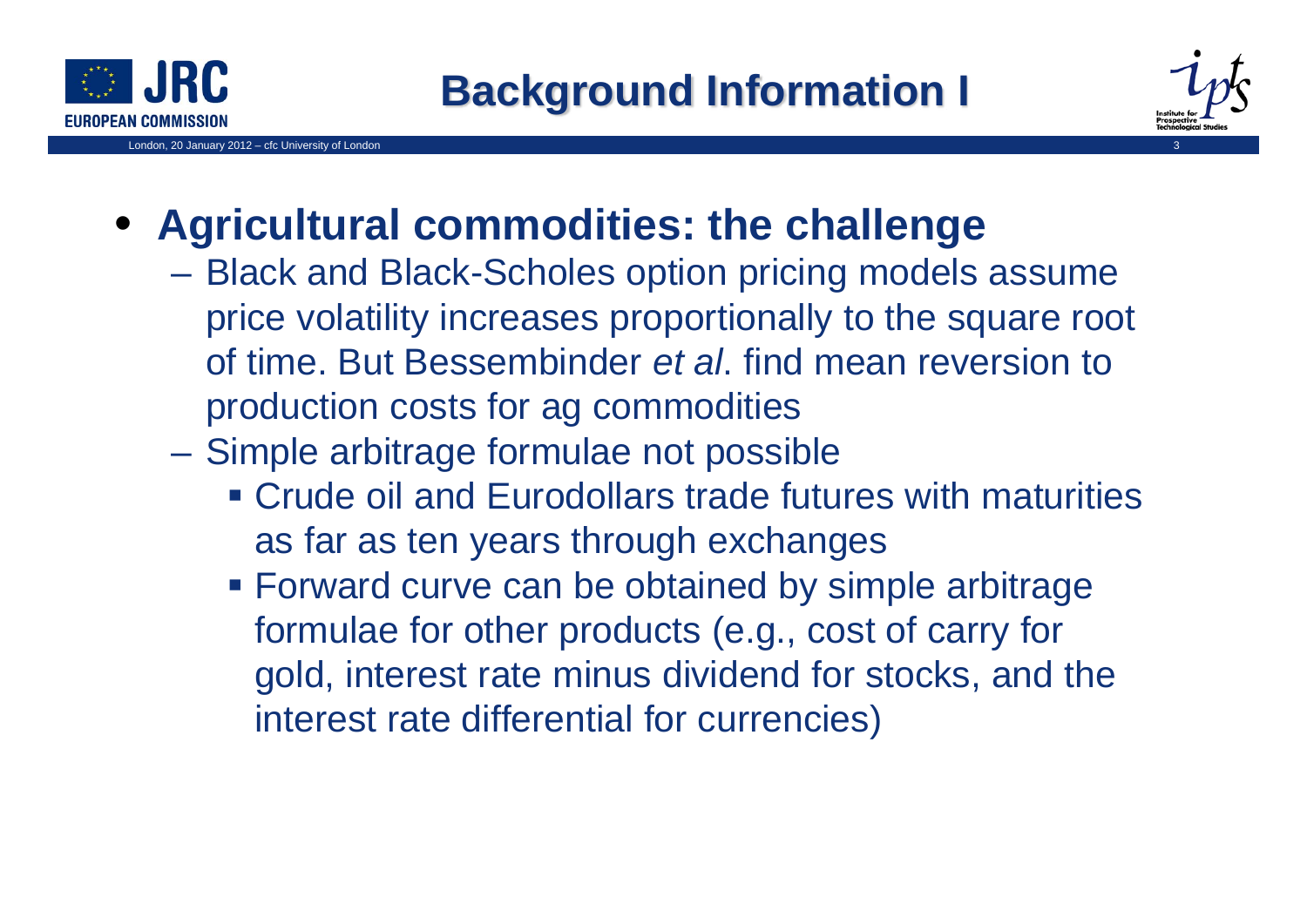



- **Large literature focusing on extensions of Black-Scholes to model interest rate dynamics**
	- $\mathcal{L}_{\mathcal{A}}$  , and the set of the set of the set of the set of the set of the set of the set of the set of the set of the set of the set of the set of the set of the set of the set of the set of the set of the set of th Dai and Singleton, Duffee, Piazzesi, Duffie, Pan,<br>and Singleton
- **Affine models quite popular to model interest rates**

No arbitrage opportunities

- $\bullet$  **Affine models can be applied to study spot and futures commodity prices**
	- Allows for multiple source of uncertainty, time<br>varying heteroscedasticity and price jumps
	- $\mathcal{L}_{\mathcal{A}}$ – Relatively few studies: Schwartz, Casassus and<br>Collin-Dufresne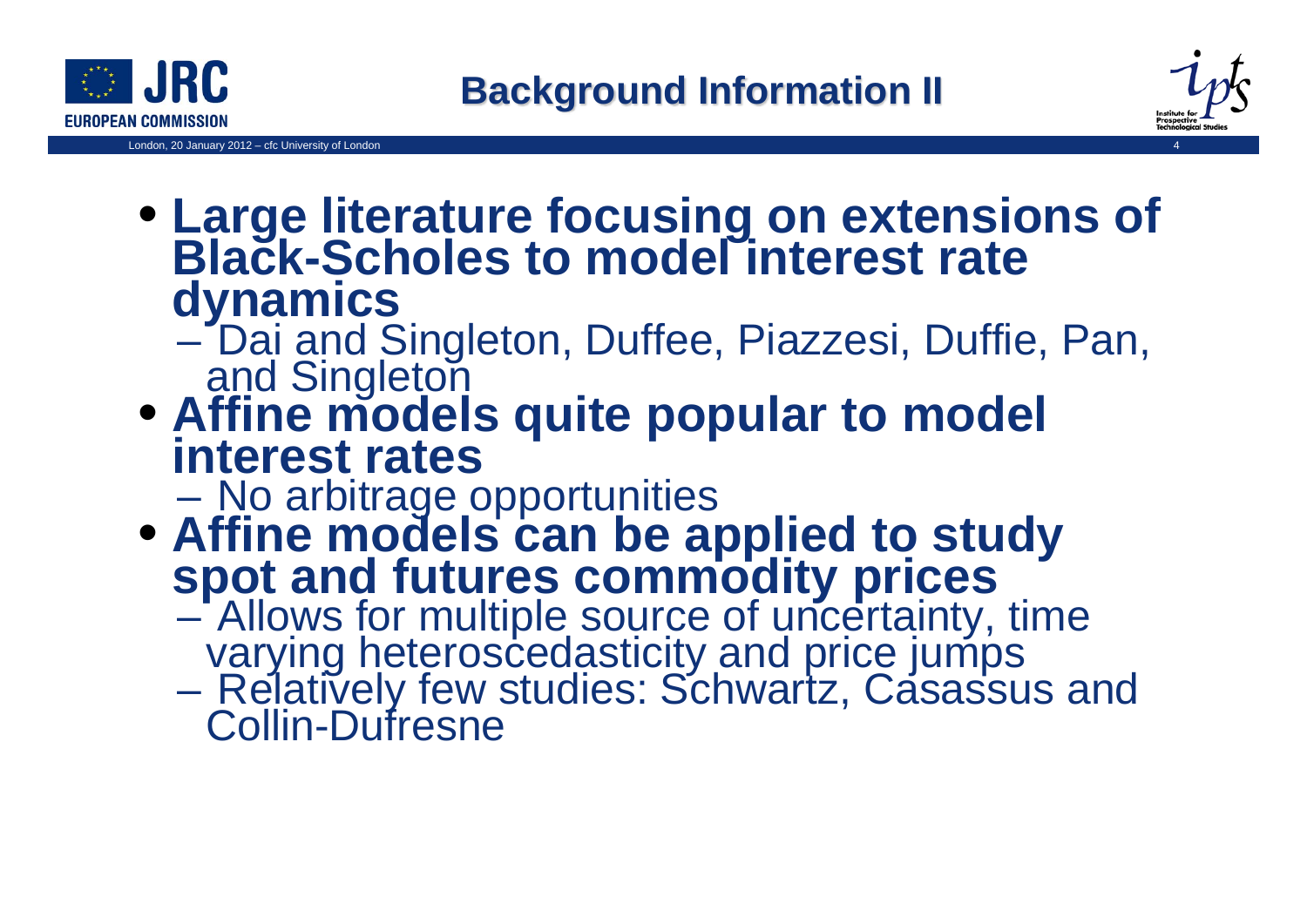

London, 20 January 2012 - cfc University of London



- **Estimate the forward curve of the wheat futures prices in the European Union (E.U.) and the United States (U.S.) by fitting affine model**
	- E.U. milling wheat prices at Euronext: illiquid market
	- $\mathcal{L}_{\mathcal{A}}$  , and the set of the set of the set of the set of the set of the set of the set of the set of the set of the set of the set of the set of the set of the set of the set of the set of the set of the set of th U.S. prices at Chicago Mercantile Exchange (CME): liquid market
- **Analyze and compare the E.U. and US forward curve of the wheat futures prices**
	- $\mathcal{L}_{\mathcal{A}}$  , and the set of the set of the set of the set of the set of the set of the set of the set of the set of the set of the set of the set of the set of the set of the set of the set of the set of the set of th Common pattern
	- –– Idiosyncracies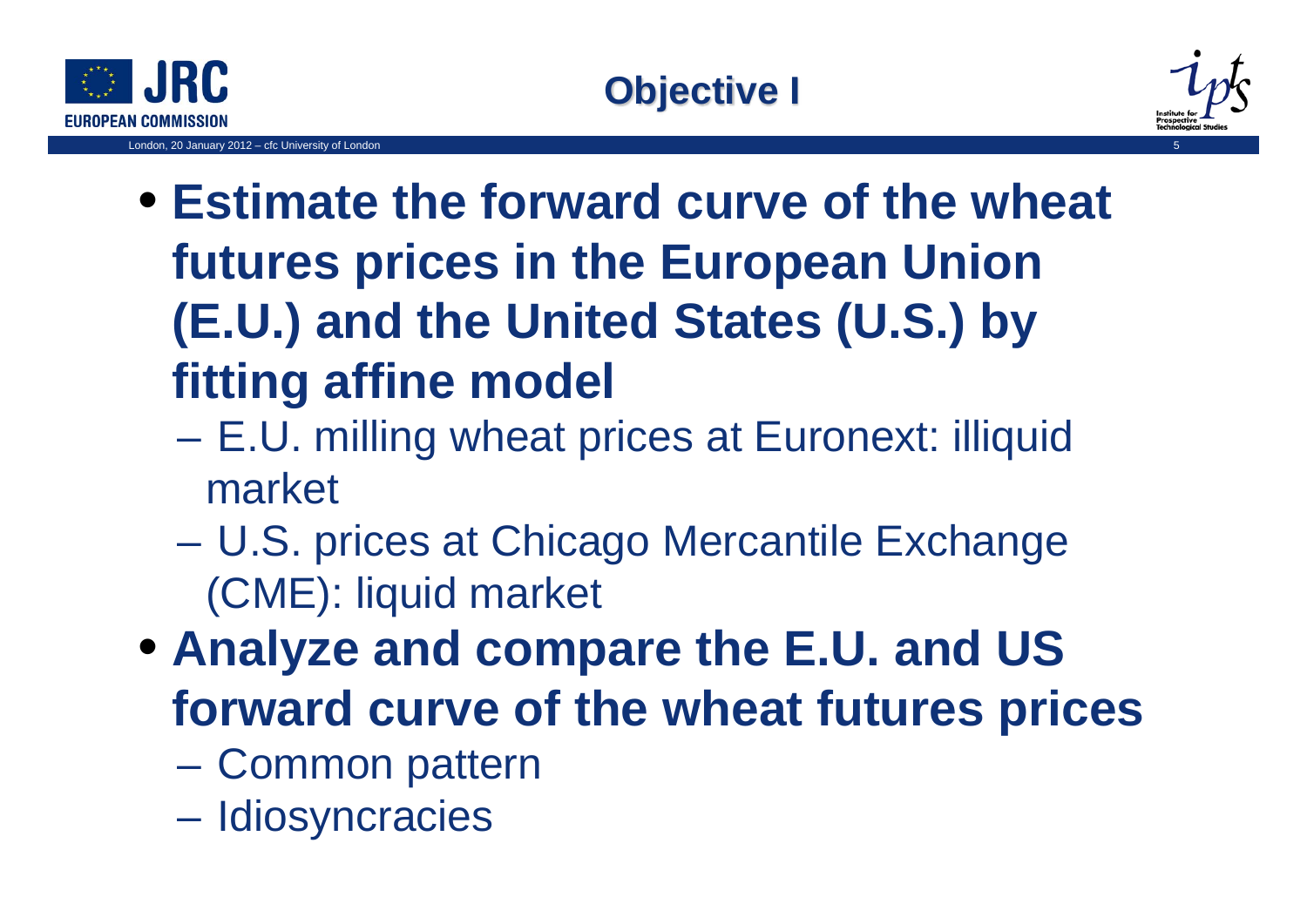

London, 20 January 2012 – cfc University of London 6



# • **Advocated affine model:**

- Closed-form solution for both futures and options
- –– the resulting price structure does not allow for arbitrage opportunities
- –Deals with agricultural commodity idiosyncracies: seasonality and price mean reversion
- –Fitted using Bayesian Markov Chain Monte Carlo (MCMC) methods
	- Confidence intervals including both estimation ("parameter") risk and model risk are easily computed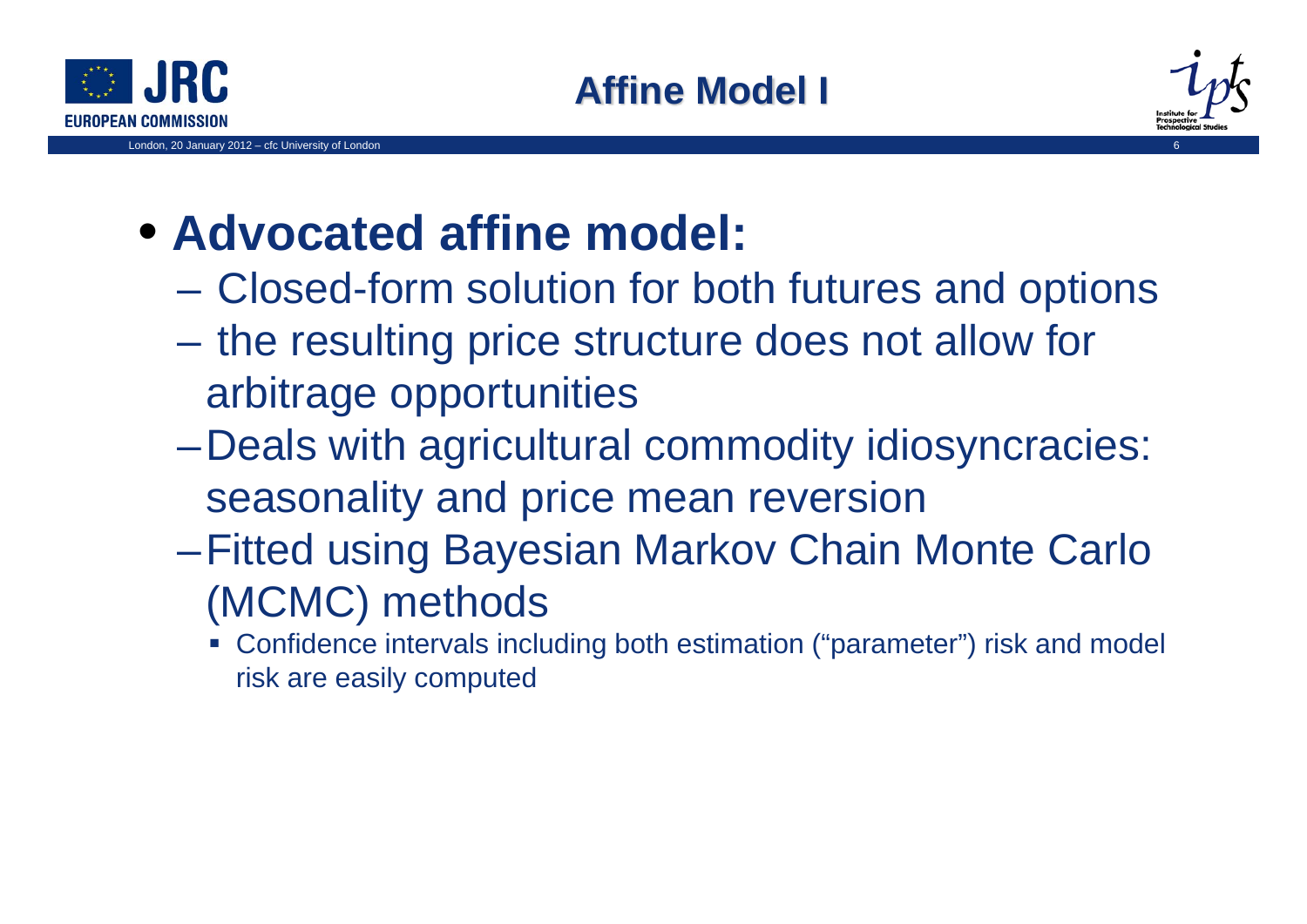

London, 20 January 2012 – cfc University of London 7



- **Two-factor affine Gaussian theoretical model of interest rates recently developed by Collin-Dufresne, Goldstein, and Jones**
- **Adapted to represent commodity futures by Lence, Hart, and Hayes**
	- $\mathcal{L}_{\mathcal{A}}$ **Seasonality**
	- $\mathcal{L}_{\mathcal{A}}$  , and the set of the set of the set of the set of the set of the set of the set of the set of the set of the set of the set of the set of the set of the set of the set of the set of the set of the set of th - Spot mean reversion
- **Entire future curve determined by two factors:** 
	- *Y*<sub>1</sub>(*t*) = Natural log of spot price at time *t*<br>*Y<sub>2</sub>*(*t*) = Expected risk-neutral change in *Y*<sub>1</sub> at time *t*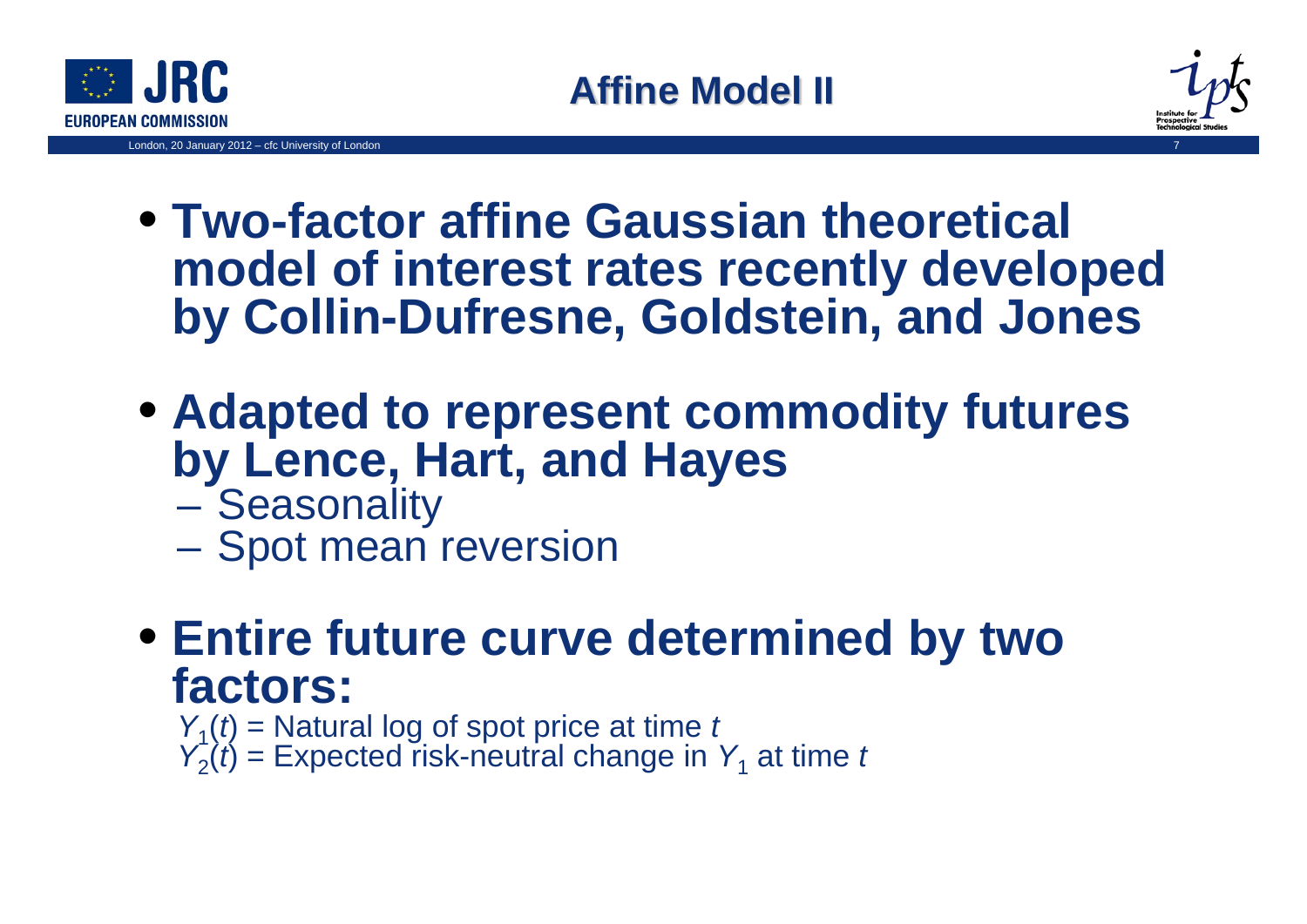



# • **Historical Process (without seasonality):**

$$
\begin{bmatrix} dY_1(t) \\ dY_2(t) \end{bmatrix} = \left( \begin{bmatrix} \kappa_{10} \\ \kappa_{20} \end{bmatrix} - \begin{bmatrix} \kappa_{11} & \kappa_{12} \\ \kappa_{21} & \kappa_{22} \end{bmatrix} \begin{bmatrix} Y_1(t) \\ Y_2(t) \end{bmatrix} \right) dt
$$

$$
+\begin{bmatrix} \sigma_1^2 & \rho_{12}\sigma_1\sigma_2 \\ \rho_{12}\sigma_1\sigma_2 & \sigma_2^2 \end{bmatrix}^{1/2} \begin{bmatrix} dW_1(t) \\ dW_2(t) \end{bmatrix}
$$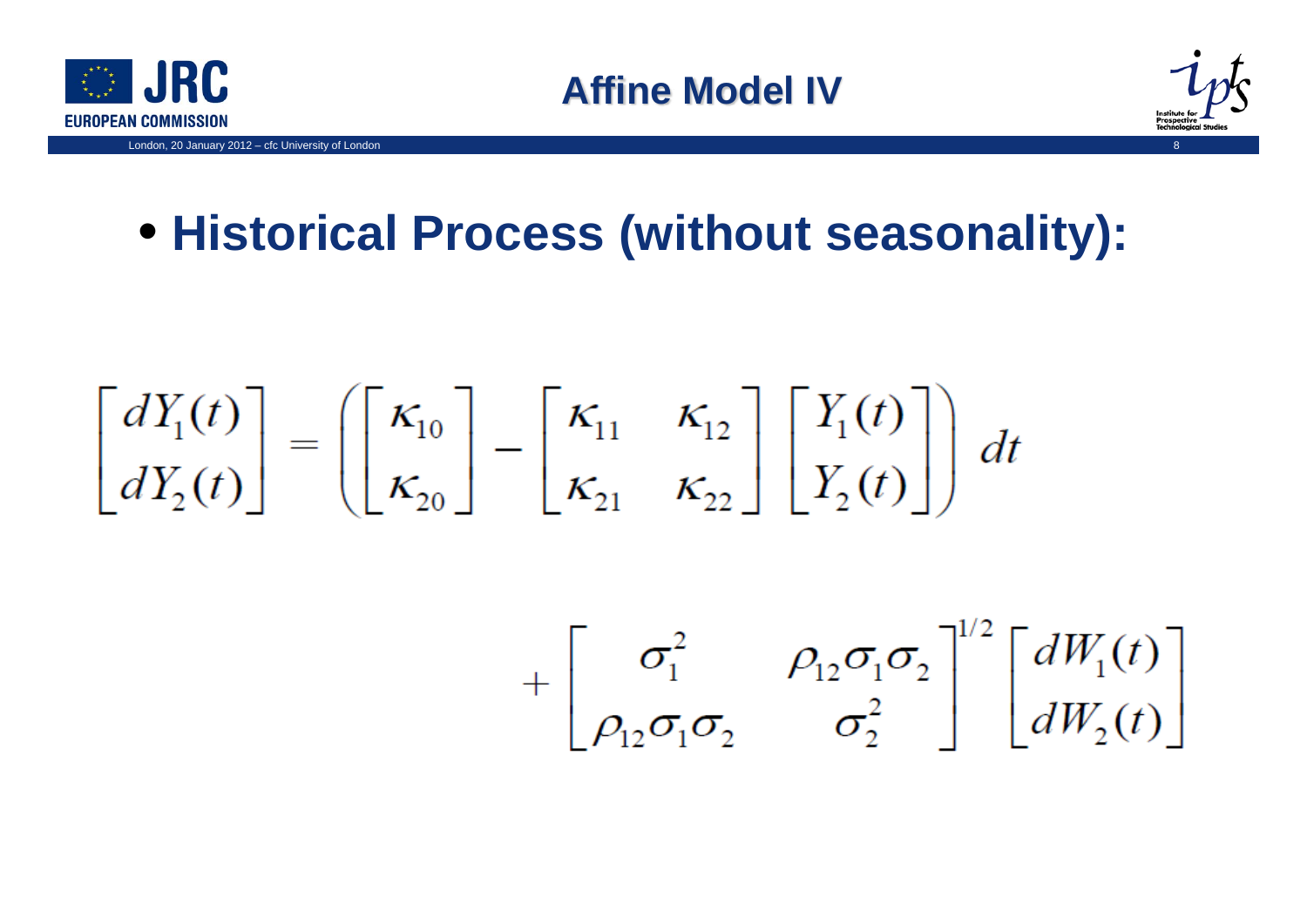



# • **Market Prices of Risk (without seasonality):**

$$
\begin{bmatrix} A_1(t) \\ A_2(t) \end{bmatrix} = \begin{bmatrix} \sigma_1^2 & \rho_{12}\sigma_1\sigma_2 \\ \rho_{12}\sigma_1\sigma_2 & \sigma_2^2 \end{bmatrix}^{-1/2}
$$

$$
\left[\begin{bmatrix} \lambda_{01} & 0 \\ 0 & \lambda_{02} \end{bmatrix} - \begin{bmatrix} \lambda_{11} & \lambda_{12} \\ \lambda_{21} & \lambda_{22} \end{bmatrix} \begin{bmatrix} Y_1(t) \\ Y_2(t) \end{bmatrix} \right]
$$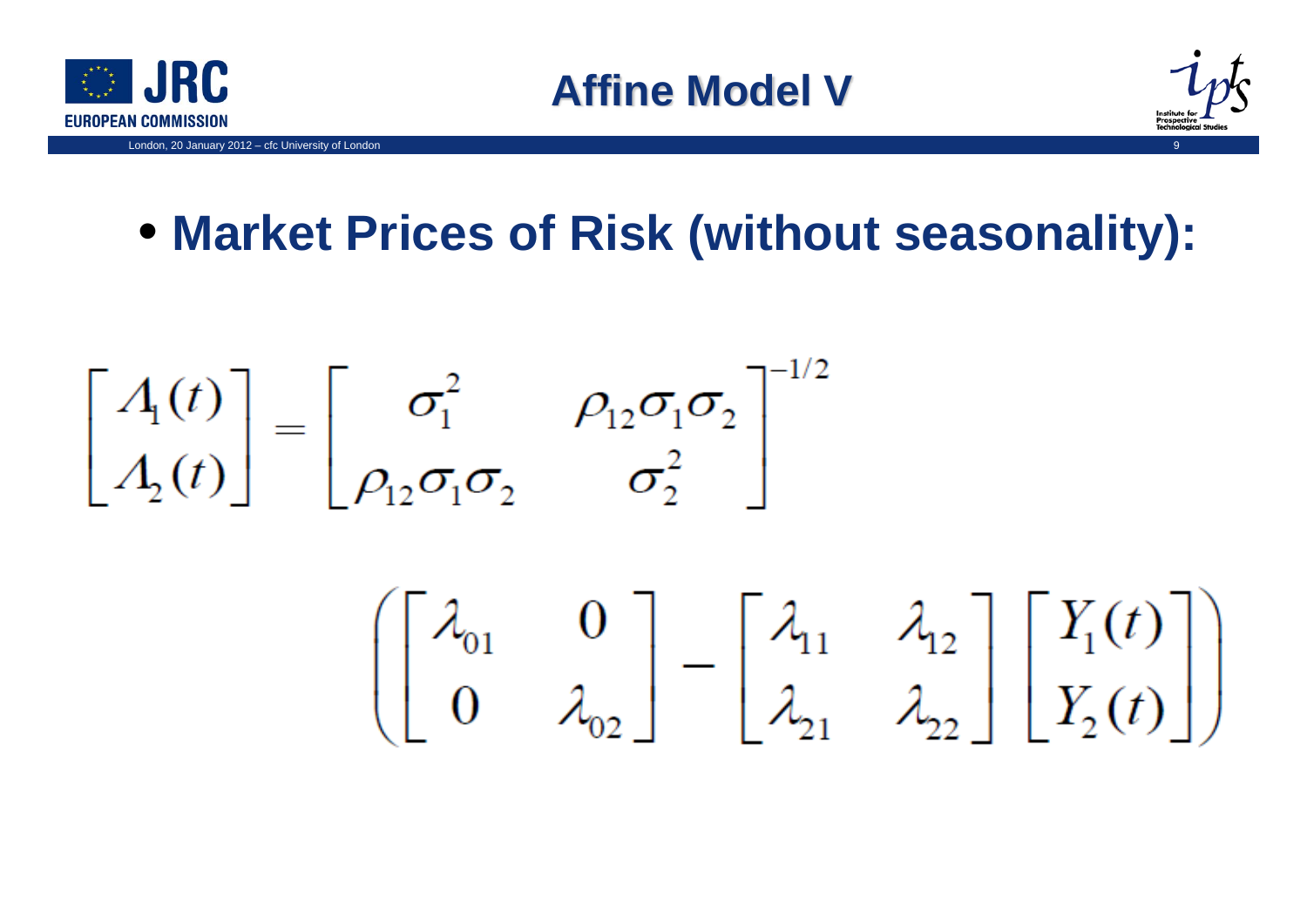





#### • **Change of measure:**

# $\begin{bmatrix} dW_1(t) \\ dW_2(t) \end{bmatrix} = - \begin{bmatrix} A_1(t) \\ A_2(t) \end{bmatrix} dt + \begin{bmatrix} d\tilde{W}_1(t) \\ d\tilde{W}_2(t) \end{bmatrix}$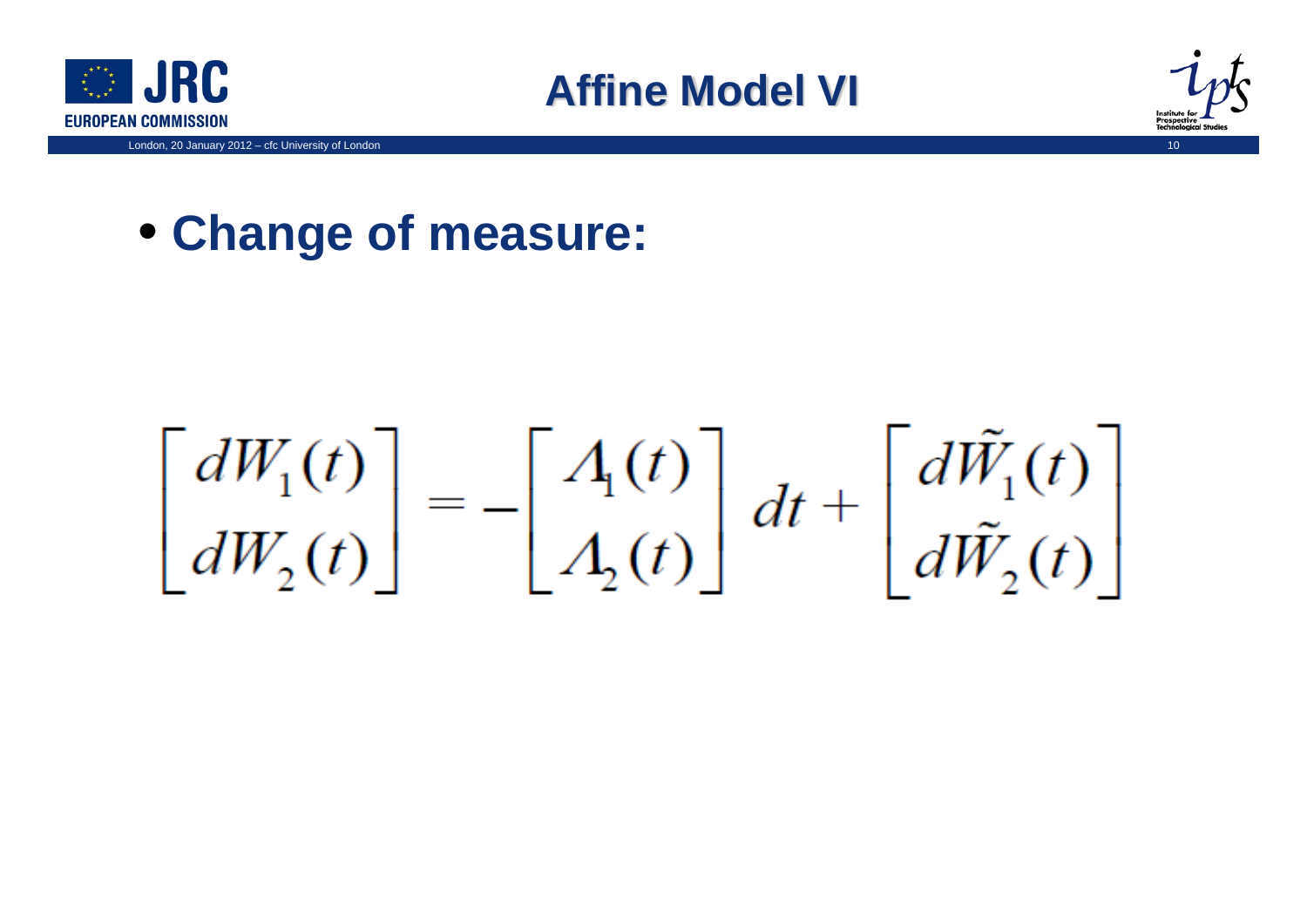



# • **Risk-Neutral Process (without seasonality):**



 $\kappa_{ij} = \tilde{\kappa}_{ii} + \lambda_{ij}$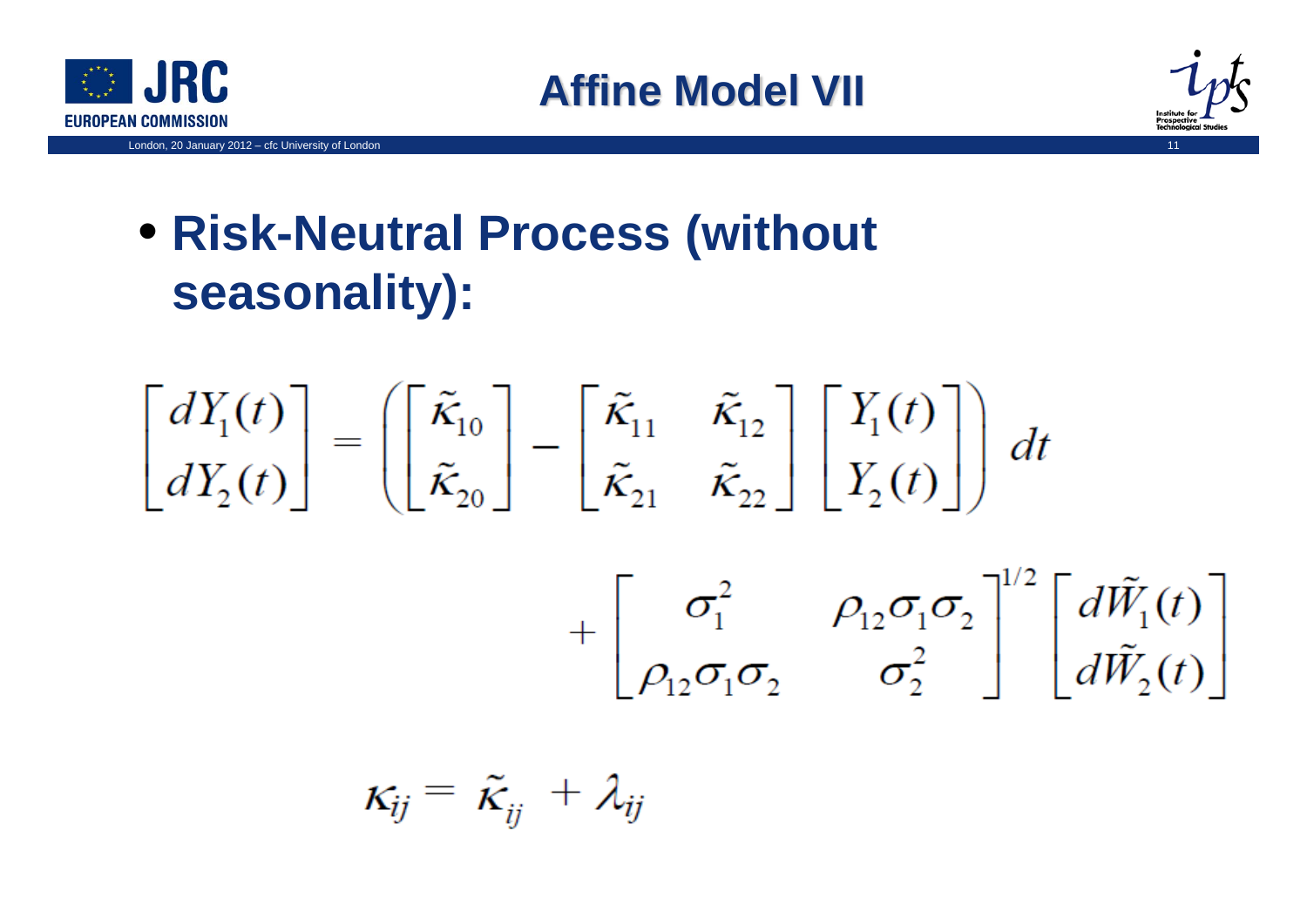



## • **Affine Structure:**

$$
P(t) = exp[\phi_0 + \phi_1 Y_1(t) + \phi_2 Y_2(t)]
$$
  
\n
$$
\Rightarrow ln[P(t)] = \phi_0 + \phi_1 Y_1(t) + \phi_2 Y_2(t)
$$
  
\n
$$
\Rightarrow F(t, \tau) = \tilde{E}_t[P(t + \tau)]
$$

 $ln[F(t, \tau)] = A(\tau) + B_1(\tau) Y_1(t) + B_2(\tau) Y_2(t)$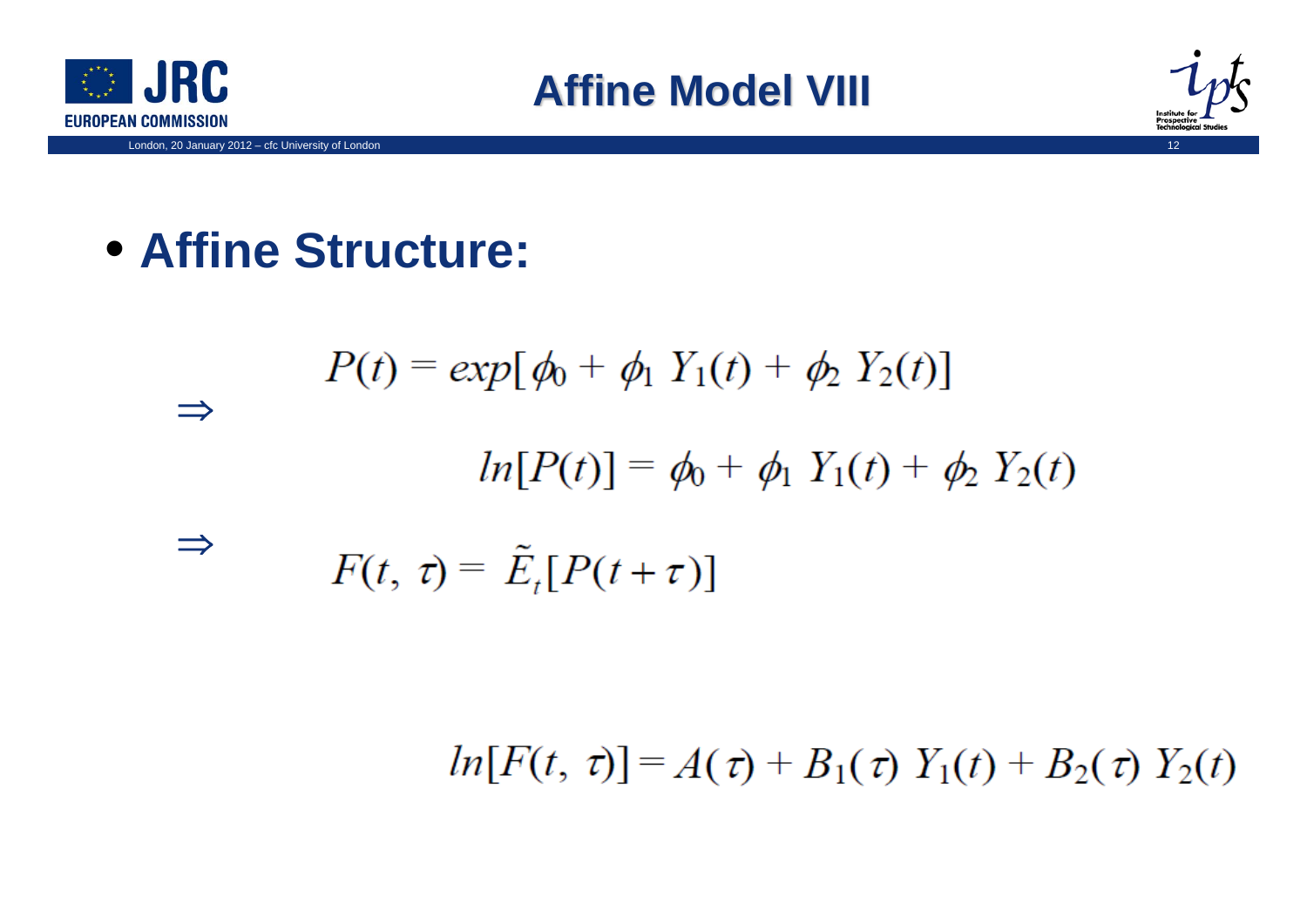





## • **Affine Structure:**

$$
\frac{dB(\tau)}{d\tau} = -\tilde{K}^{T} B(\tau)
$$
\n
$$
\frac{dA(\tau)}{d\tau} = \tilde{K}_{0}^{T} B(\tau) + \frac{1}{2} \sum_{i=1}^{2} ([(\Sigma^{1/2})^{T} B(\tau)]_{i})^{2}
$$
\n
$$
B(0) = [\phi_{1} \phi_{2}]^{T}
$$
\n
$$
A(0) = \phi_{0}
$$
\n
$$
\tilde{K} \equiv [\tilde{\kappa}_{11} \tilde{\kappa}_{12}; \tilde{\kappa}_{21} \tilde{\kappa}_{22}]
$$
\n
$$
\tilde{K}_{0} \equiv [\tilde{\kappa}_{01} \tilde{\kappa}_{02}]^{T}
$$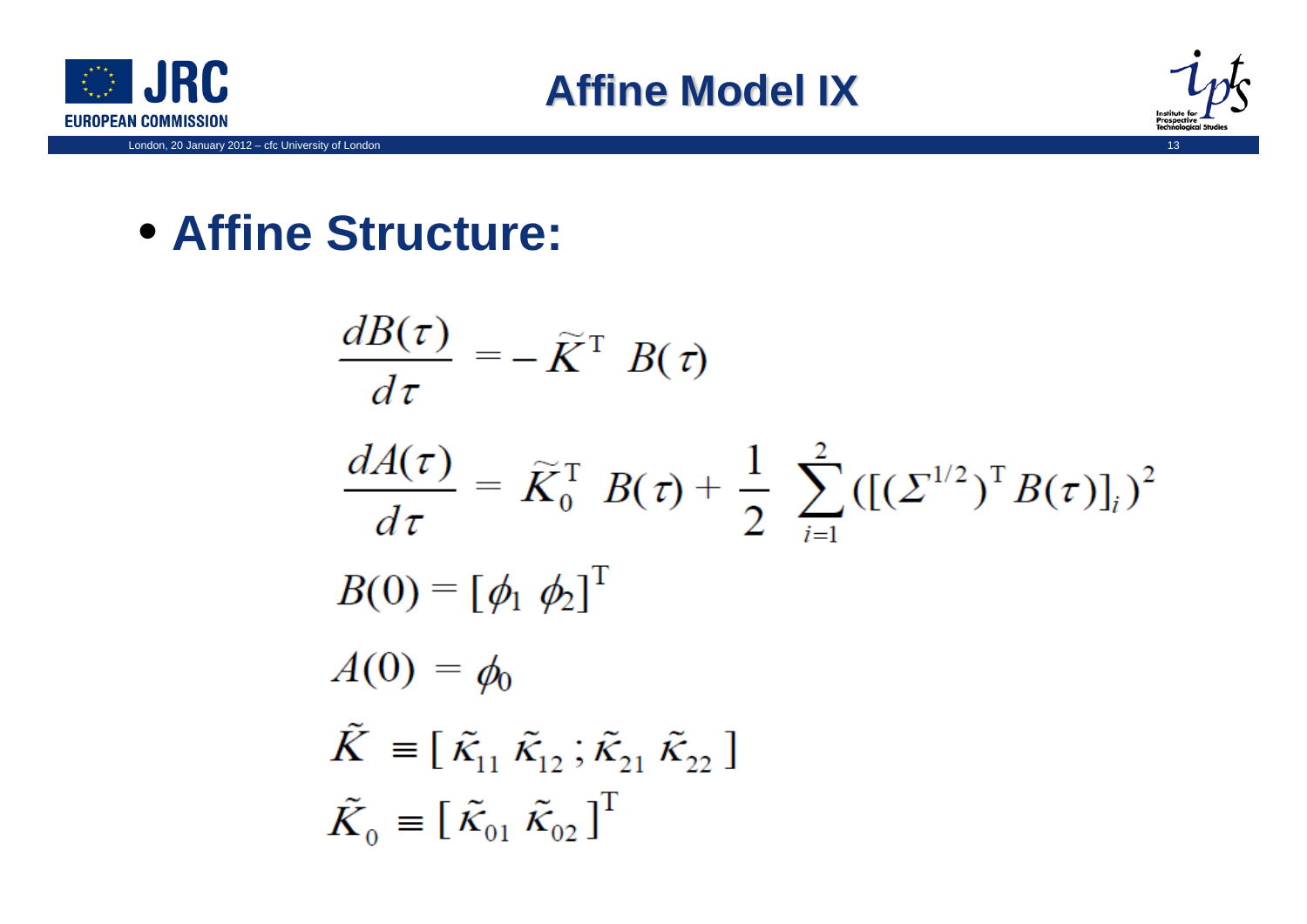



- **Bivariate Gaussian process has a maximum of 12 identifiable parameters (Dai and Singleton)**
- **Collin-Dufresne, Goldstein, and Jones proposed normalization:**

$$
\tilde{K}_0 = \begin{bmatrix} 0 \\ \tilde{\kappa}_{20} \end{bmatrix}
$$

$$
\tilde{K} = \begin{bmatrix} 0 & -1 \\ \tilde{\kappa}_{21} & \tilde{\kappa}_{22} \end{bmatrix}
$$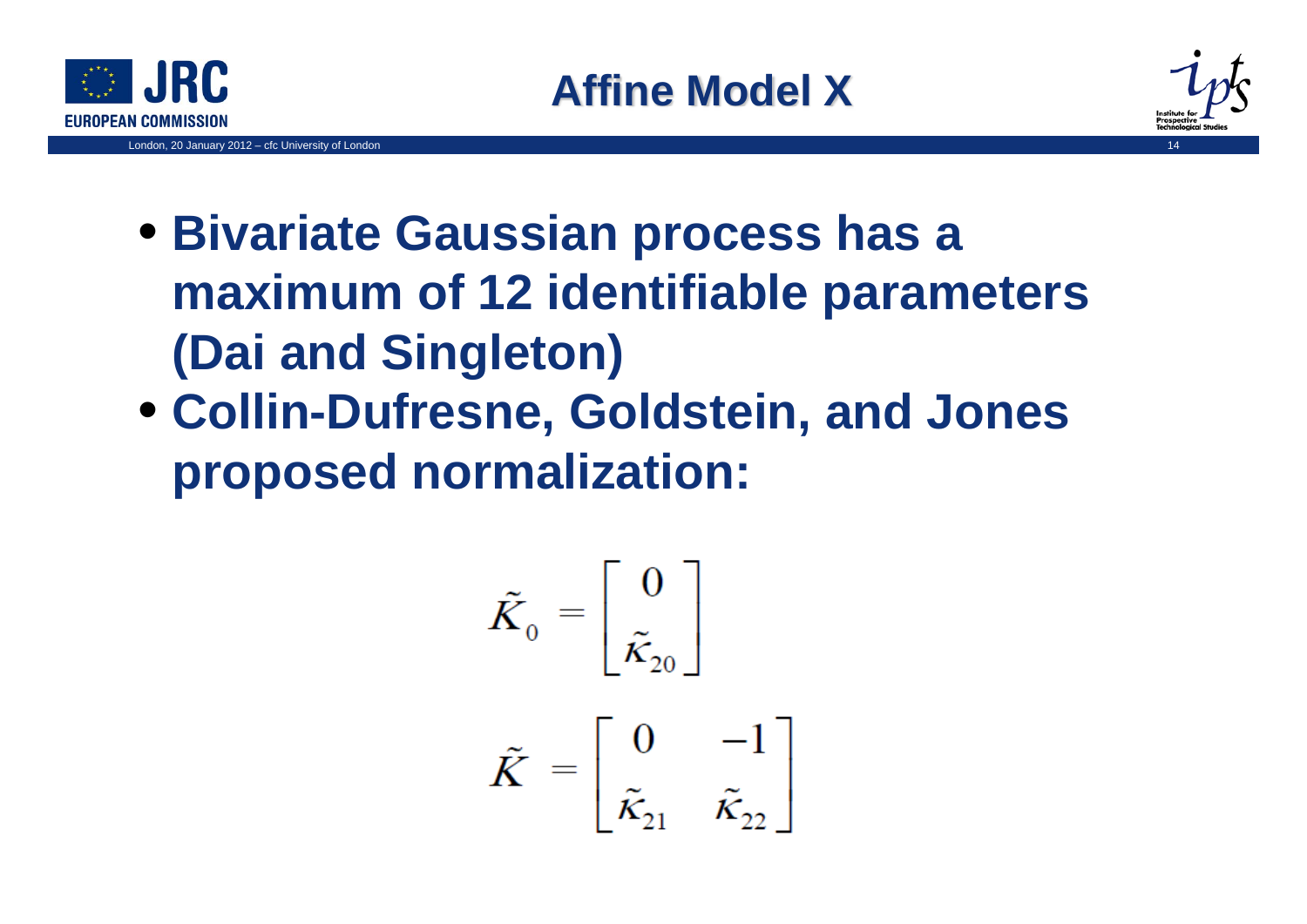



# • **Identifiable parameters under Collin-Dufresne, Goldstein, and Jones' model:**

$$
\{\tilde{k}_{20}, \tilde{k}_{21}, \tilde{k}_{22}, \kappa_{10}, \kappa_{20}, \kappa_{11}, \kappa_{12}, \kappa_{21}, \kappa_{22}, \sigma_1, \sigma_2, \rho_{12}\}\
$$
  

$$
\{\tilde{k}_{20}, \tilde{k}_{21}, \tilde{k}_{22}, \lambda_{10}, \lambda_{20}, \lambda_{11}, \lambda_{12}, \lambda_{21}, \lambda_{22}, \sigma_1, \sigma_2, \rho_{12}\}
$$

$$
\kappa_{ij} = \tilde{\kappa}_{ij} + \lambda_{ij}
$$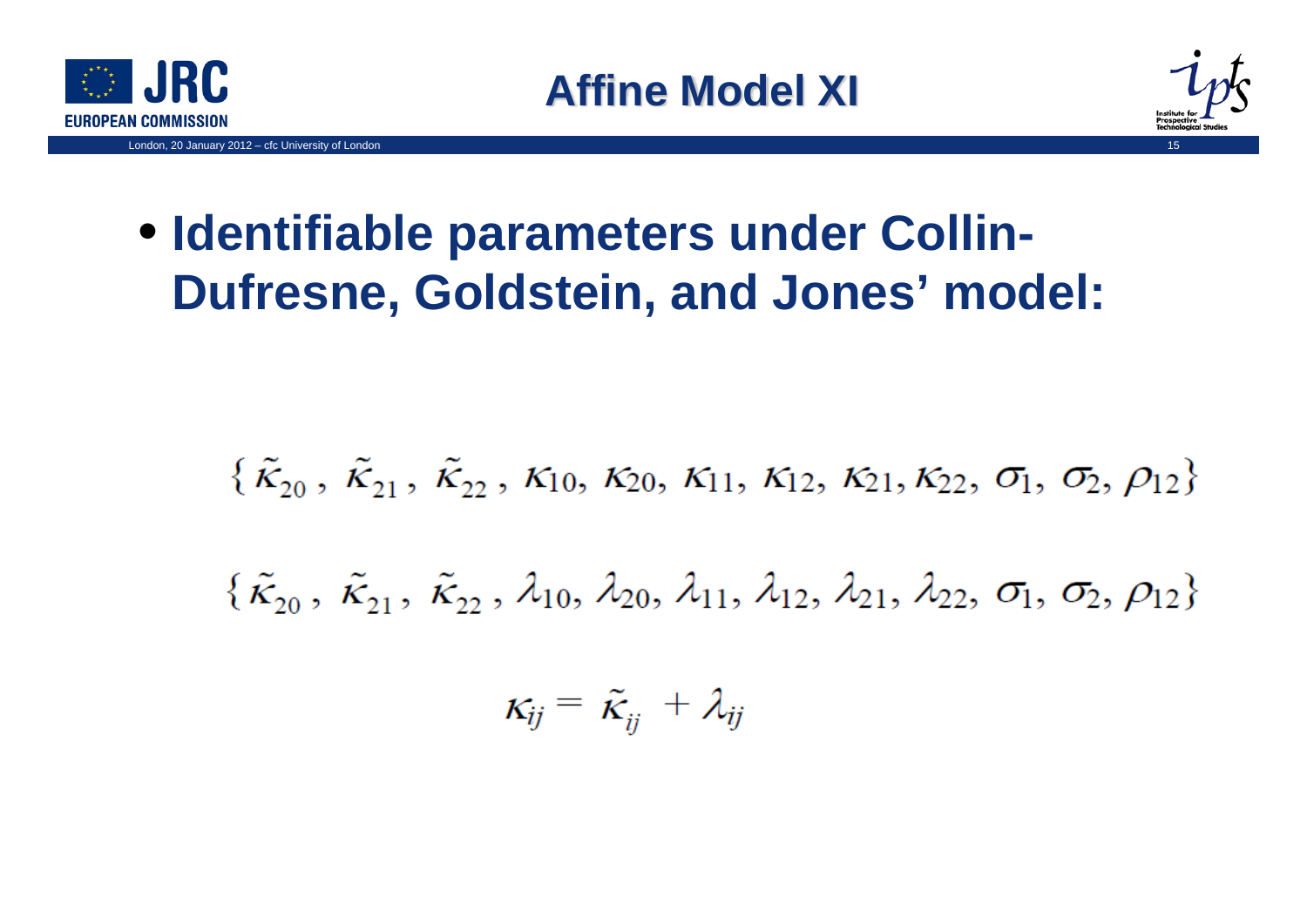





# • **Seasonality is incorporated through trigonometric functions in the intercepts:**

$$
\tilde{\kappa}_{20}(t) = \tilde{\kappa}_{200} + \sum_{k=1}^{2} \left[ \tilde{\kappa}_{20k, \sin} \sin \left( \frac{2\pi k}{\delta} t \right) + \tilde{\kappa}_{20k, \cos} \cos \left( \frac{2\pi k}{\delta} t \right) \right]
$$

$$
\lambda_{i0}(t) = \lambda_{i00} + \sum_{k=1}^{2} \left[ \lambda_{i0k, \sin} \sin \left( \frac{2\pi k}{\delta} t \right) + \lambda_{i0k, \cos} \cos \left( \frac{2\pi k}{\delta} t \right) \right]
$$

 $\delta$  is the length of the periodic time interval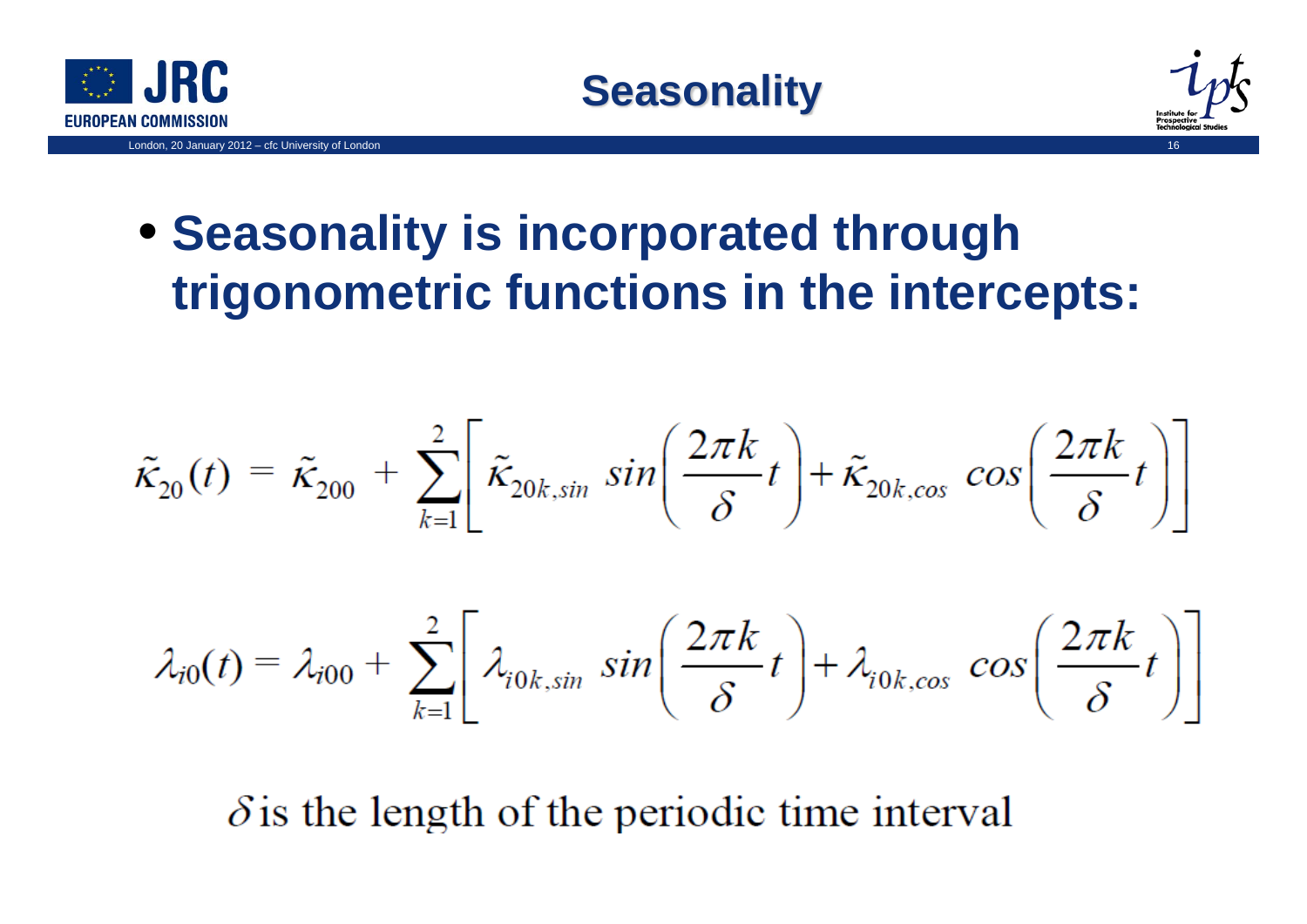



# • **E.U.:**

## Milling wheat futures at Euronext (NYSE Liffe Paris)

- January, March, May, August, and November maturities
- **Euros per metric ton**
- **Delivery in Rouen, France**
- **U.S.:**

## #2 Soft Red Winter wheat futures at Chicago Mercantile Exchange

- March, May, July, September, and December maturities
- Cents of dollar per bushel
- Delivery at par in Chicago, U.S.A.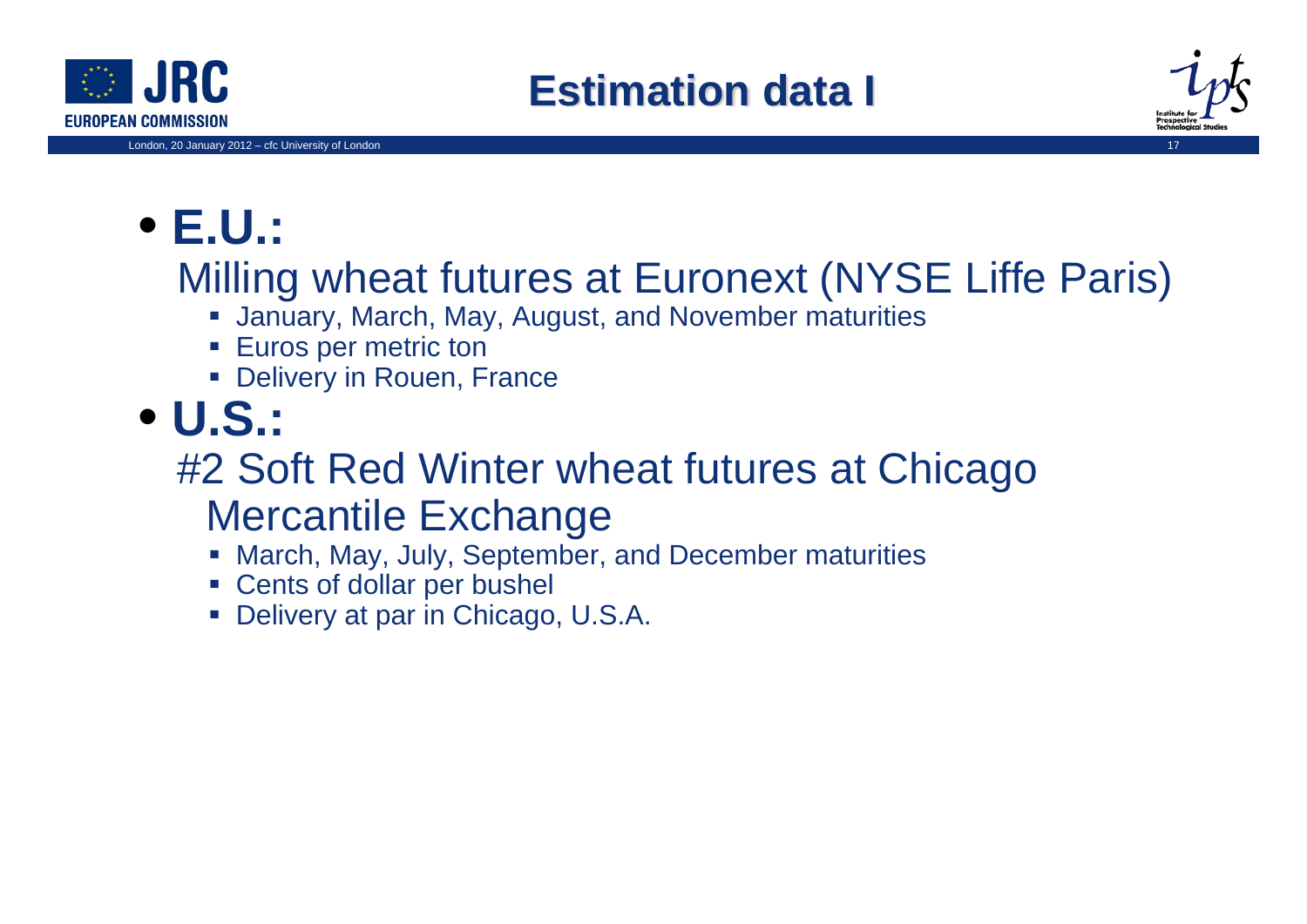

London, 20 January  $2012 - cfc$  University of London



- **Monthly data, Jan. 1999 through Dec. 2010**
- **Prices for traded contracts on day 15th (16th, 14th, 17th, or 13th if closer day to 15th not available)**
- $n_T$  = 144 observation dates
- **Longest time to maturity:**
	- $n_{_{\tau}}$  = 20 months for E.U.

 $n_{_{\tau}}$ = 36 months for U.S.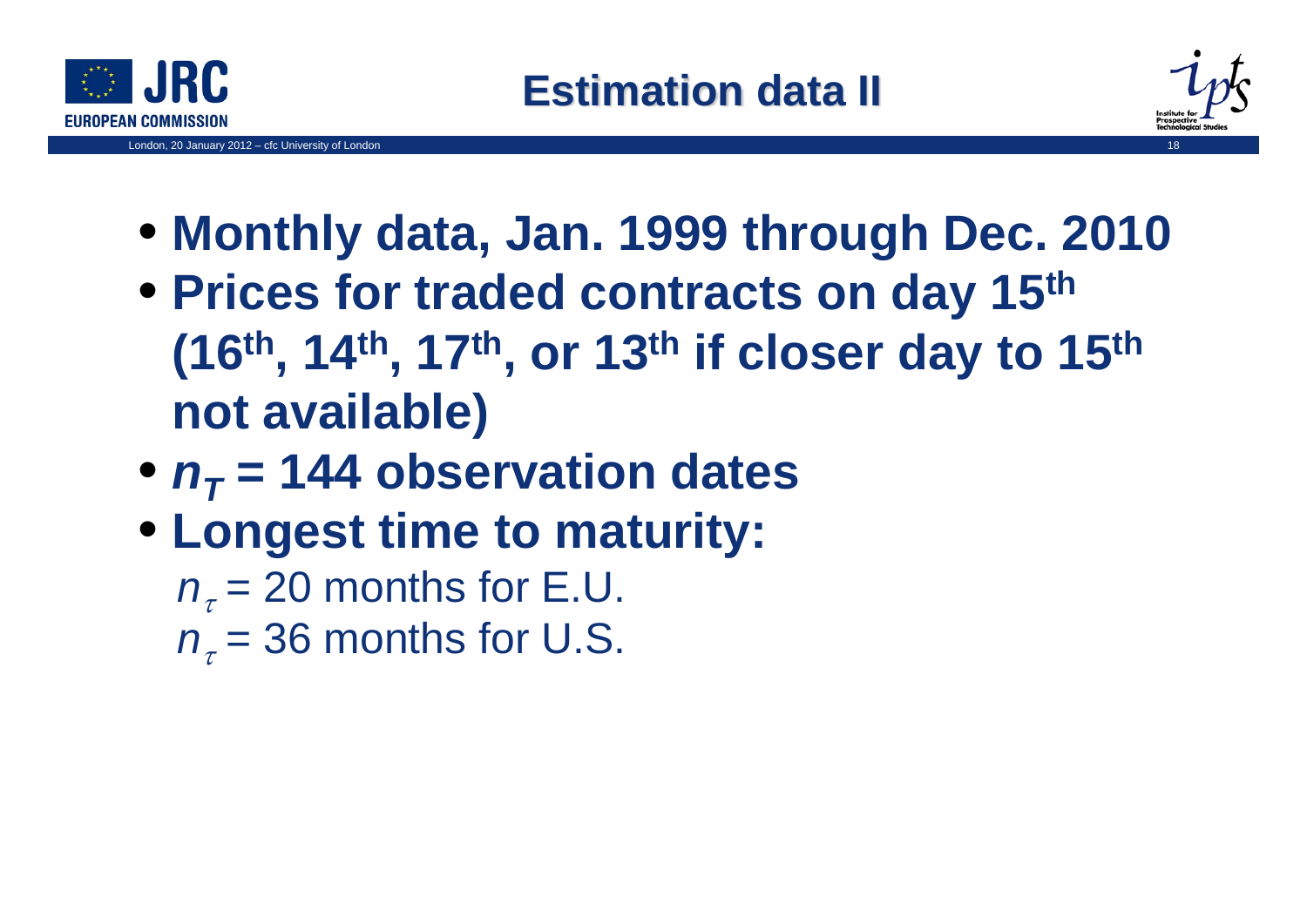



# • **Potential observations:**

 $n_{\mathcal{T}\tau}$  = 2880 (= 144  $\times$  20) for E.U.  $n_{\mathcal{T}\tau}$  = 5184 (= 144  $\times$  36) for U.S.

# • **Actual observations**

725 for E.U. 1185 for U.S.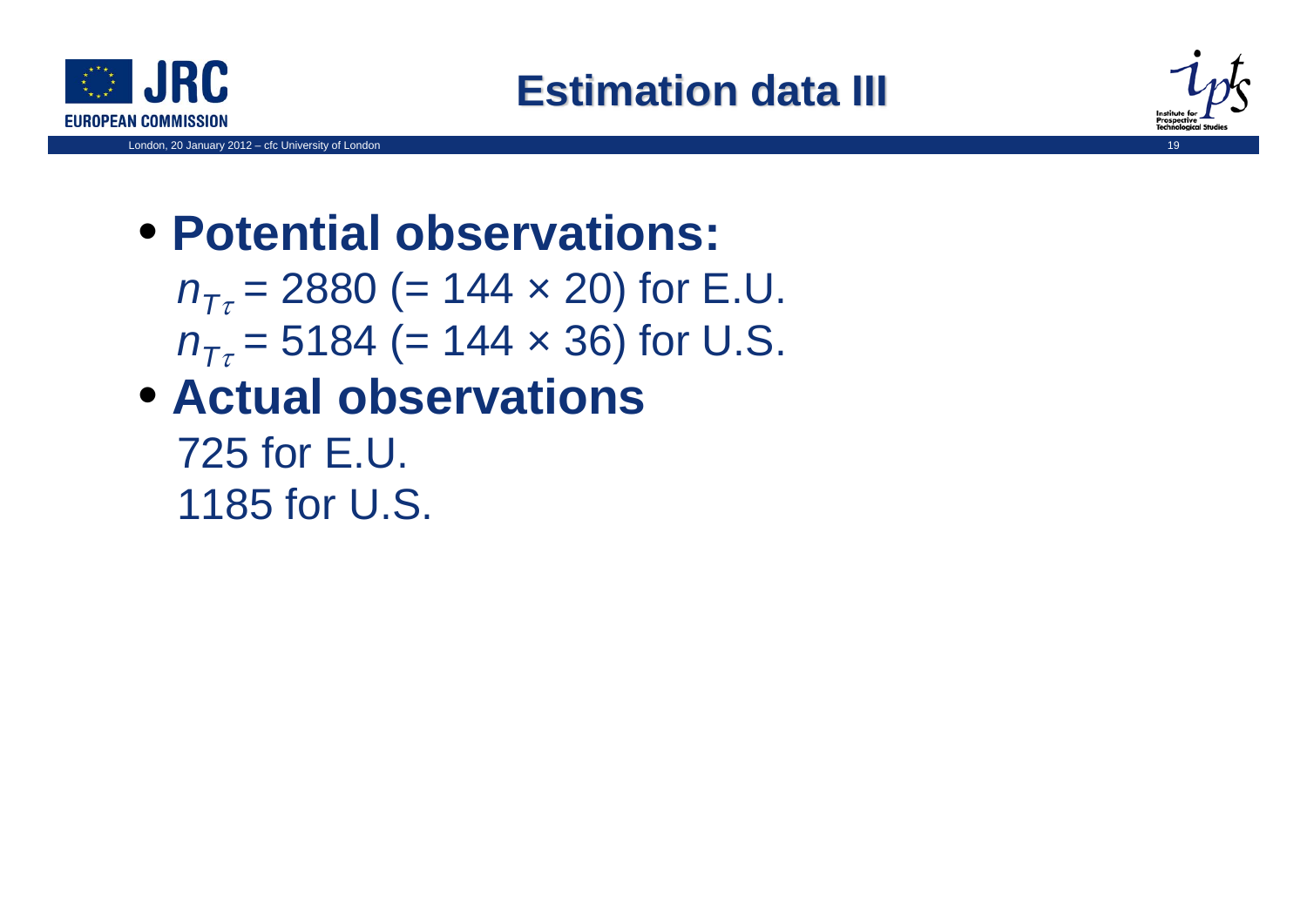



# • **Parameters estimated using Bayesian MCMC approach** • **Define**

$$
\tilde{\kappa} \equiv \{ \tilde{\kappa}_{200}, \ \tilde{\kappa}_{201, \sin}, \ \tilde{\kappa}_{201, \cos}, \ \tilde{\kappa}_{202, \sin}, \ \tilde{\kappa}_{202, \cos}, \ \tilde{\kappa}_{21}, \ \tilde{\kappa}_{22} \}
$$

 $\lambda = \{\lambda_{100}, \lambda_{101,sin}, \lambda_{101,cos}, \lambda_{102,sin}, \lambda_{102,cos}, \lambda_{200}, \lambda_{201,sin}, \lambda_{201,cos}, \lambda_{202,sin}, \lambda_{202,cos}, \lambda_{11}, \lambda_{12}, \lambda_{21}, \lambda_{22}\}\$ 

$$
\sigma \equiv \{\sigma_1,\,\sigma_2,\,\rho_{12}\}
$$

$$
s \equiv \{s_e, r_e\}
$$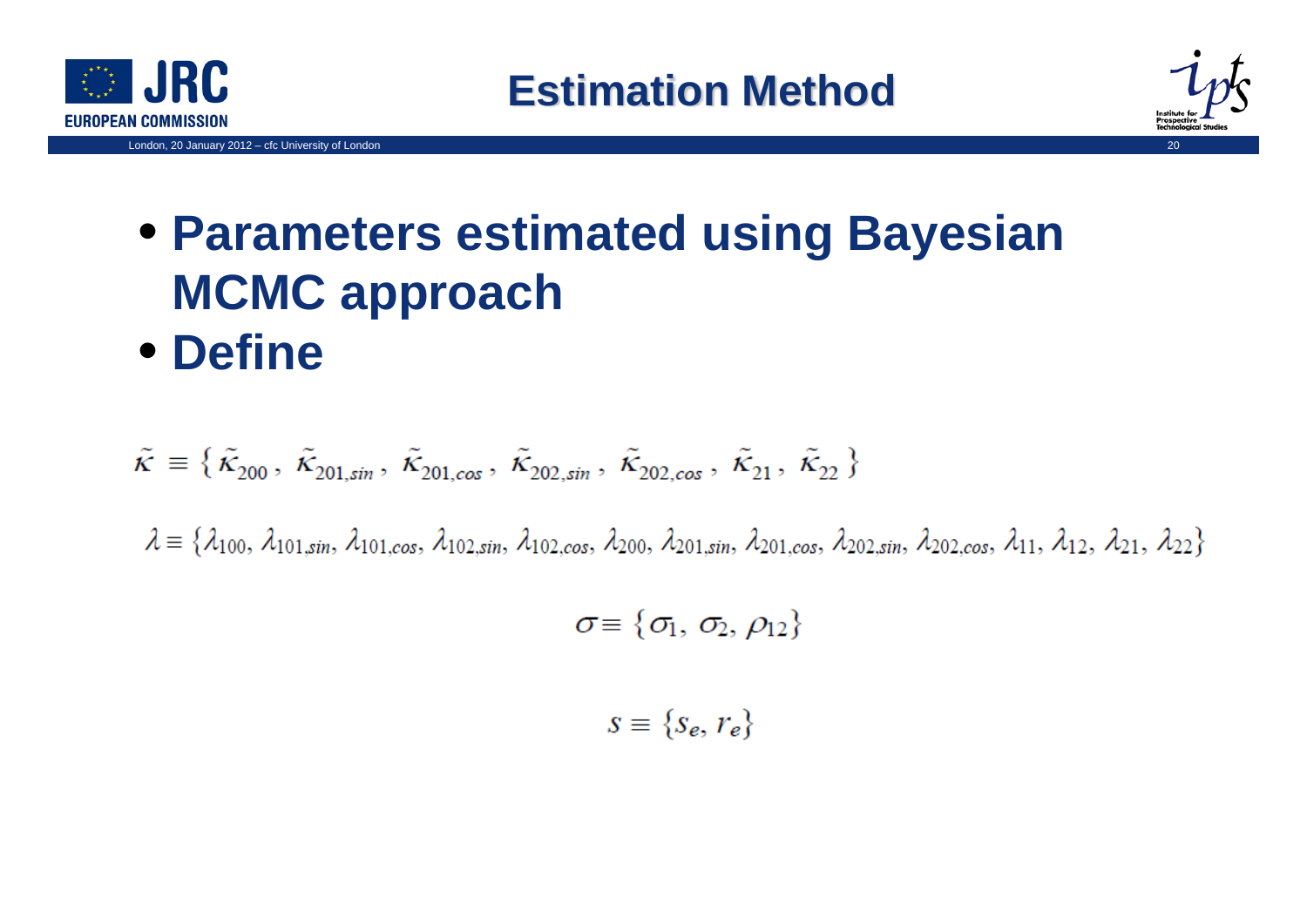



Table 1. Estimates of Means and Standard Deviations for Parameters of Affine Two-Factor Model of Wheat Futures

**Results I** 

|                                     | <b>EURONEXT</b> |                  | <b>CME</b> |                  |
|-------------------------------------|-----------------|------------------|------------|------------------|
|                                     | Mean            | (Std. Deviation) | Mean       | (Std. Deviation) |
| <b>Risk-Neutral Parameters</b>      |                 |                  |            |                  |
| $K_{20}$                            | $-0.0025$       | (0.0018)         | 0.00073    | (0.00045)        |
| $K_{201,sin}$                       | $-0.00730$      | (0.00044)        | $-0.00289$ | (0.00030)        |
| $\tilde{\kappa}_{201,cos}$          | 0.00211         | (0.00046)        | $-0.00086$ | (0.00026)        |
| $\tilde{\kappa}_{202,\textit{sin}}$ | 0.0068          | (0.0015)         | 0.0040     | (0.0016)         |
| $\tilde{\kappa}_{202,cos}$          | $-0.0117$       | (0.0014)         | 0.00082    | (0.00089)        |
| $\tilde{\kappa}_{21}$               | $-0.00056$      | (0.00037)        | 0.000138   | (0.000070)       |
| $\tilde{\kappa}_{22}$               | 0.021           | (0.012)          | 0.0837     | (0.0038)         |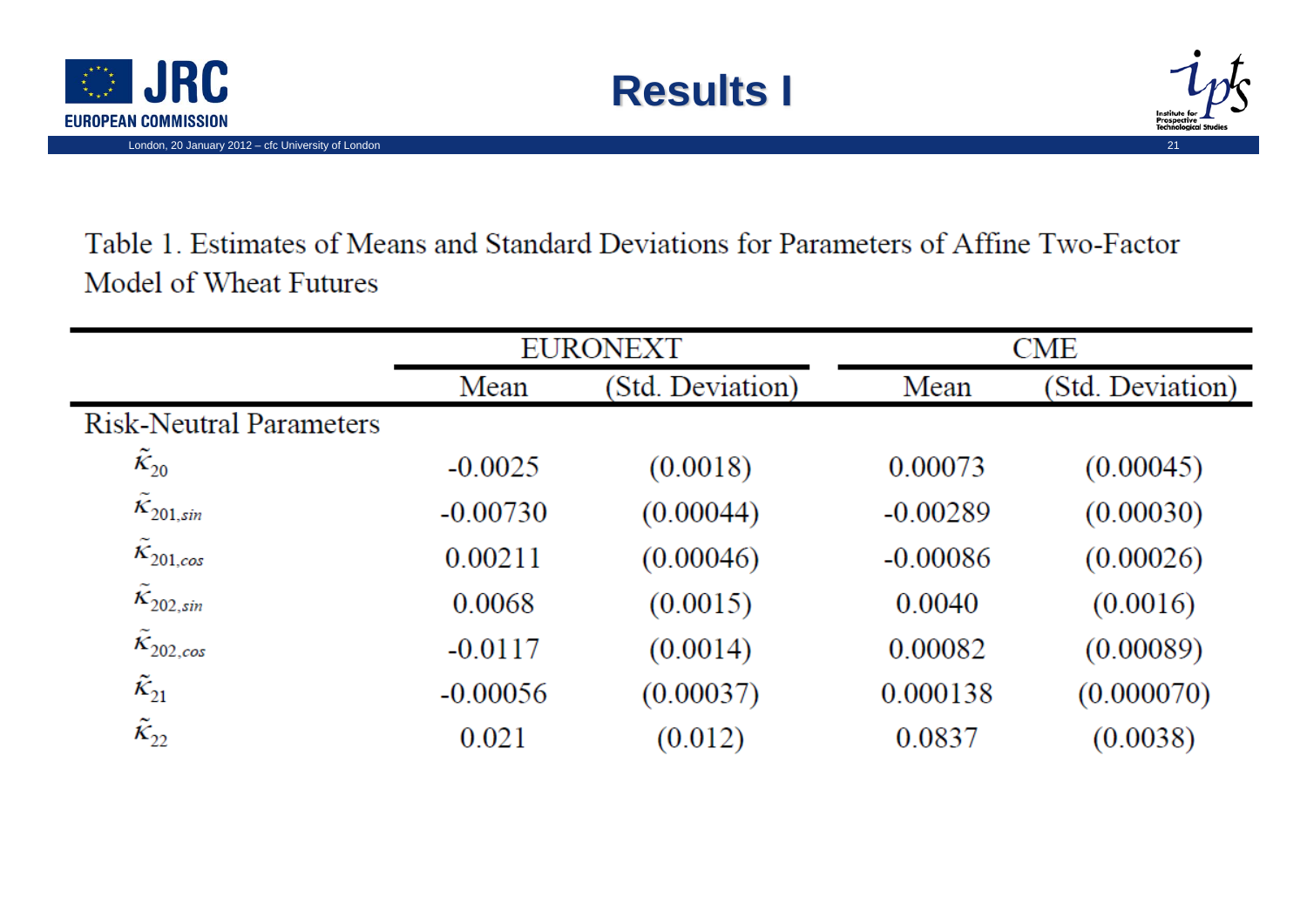

London, 20 January 2012 - cfc University of London





Table 1. Estimates of Means and Standard Deviations for Parameters of Affine Two-Factor Model of Wheat Futures

|                     | <b>EURONEXT</b> |                  | <b>CME</b> |                  |
|---------------------|-----------------|------------------|------------|------------------|
|                     | Mean            | (Std. Deviation) | Mean       | (Std. Deviation) |
| Risk-Premiums       |                 |                  |            |                  |
| $\lambda_{10}$      | 0.02            | (0.13)           | 0.06       | (0.14)           |
| $\lambda_{101,sin}$ | $-0.0059$       | (0.0092)         | $-0.006$   | (0.013)          |
| $\lambda_{101,cos}$ | $-0.0170$       | (0.0092)         | $-0.011$   | (0.013)          |
| $\lambda_{102,sin}$ | 0.0023          | (0.0092)         | 0.006      | (0.013)          |
| $\lambda_{102,cos}$ | 0.0072          | (0.0092)         | 0.006      | (0.013)          |
| $\lambda_{11}$      | 0.002           | (0.026)          | 0.011      | (0.024)          |
| $\lambda_{12}$      | 0.006           | (0.018)          | 0.01       | (0.10)           |
| $\lambda_{20}$      | 0.016           | (0.011)          | $-0.002$   | (0.012)          |
| $\lambda_{201,sin}$ | 0.00081         | (0.00065)        | 0.0011     | (0.0010)         |
| $\lambda_{201,cos}$ | 0.00132         | (0.00086)        | 0.0014     | (0.0010)         |
| $\lambda_{202,sin}$ | 0.00220         | (0.00099)        | $-0.0017$  | (0.0011)         |
| $\lambda_{202,cos}$ | 0.00383         | (0.00084)        | 0.0017     | (0.0012)         |
| $\lambda_{21}$      | 0.0035          | (0.0023)         | $-0.0006$  | (0.0020)         |
| $\lambda_{22}$      | 0.176           | (0.046)          | 0.098      | (0.033)          |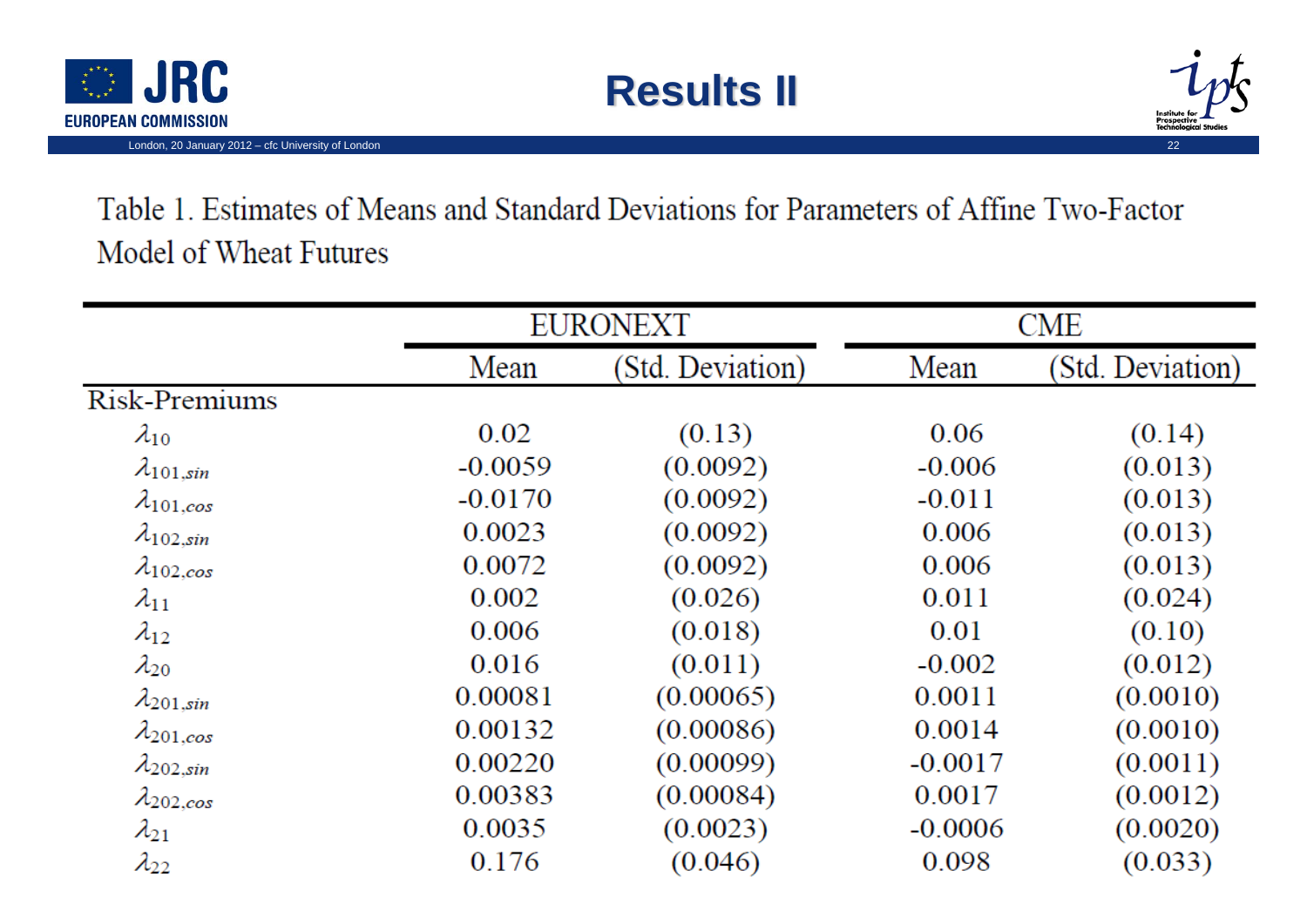



Table 1. Estimates of Means and Standard Deviations for Parameters of Affine Two-Factor Model of Wheat Futures

**Results III** 

|                   |          | EURONEXT         |          | <b>CME</b>       |  |
|-------------------|----------|------------------|----------|------------------|--|
|                   | Mean     | (Std. Deviation) | Mean     | (Std. Deviation) |  |
| Covariance Matrix |          |                  |          |                  |  |
| $\sigma_{\rm l}$  | 0.0775   | (0.0048)         | 0.1113   | (0.0071)         |  |
| $\sigma_2$        | 0.00506  | (0.00046)        | 0.00863  | (0.00060)        |  |
| $\rho_{12}$       | $-0.777$ | (0.037)          | $-0.810$ | (0.031)          |  |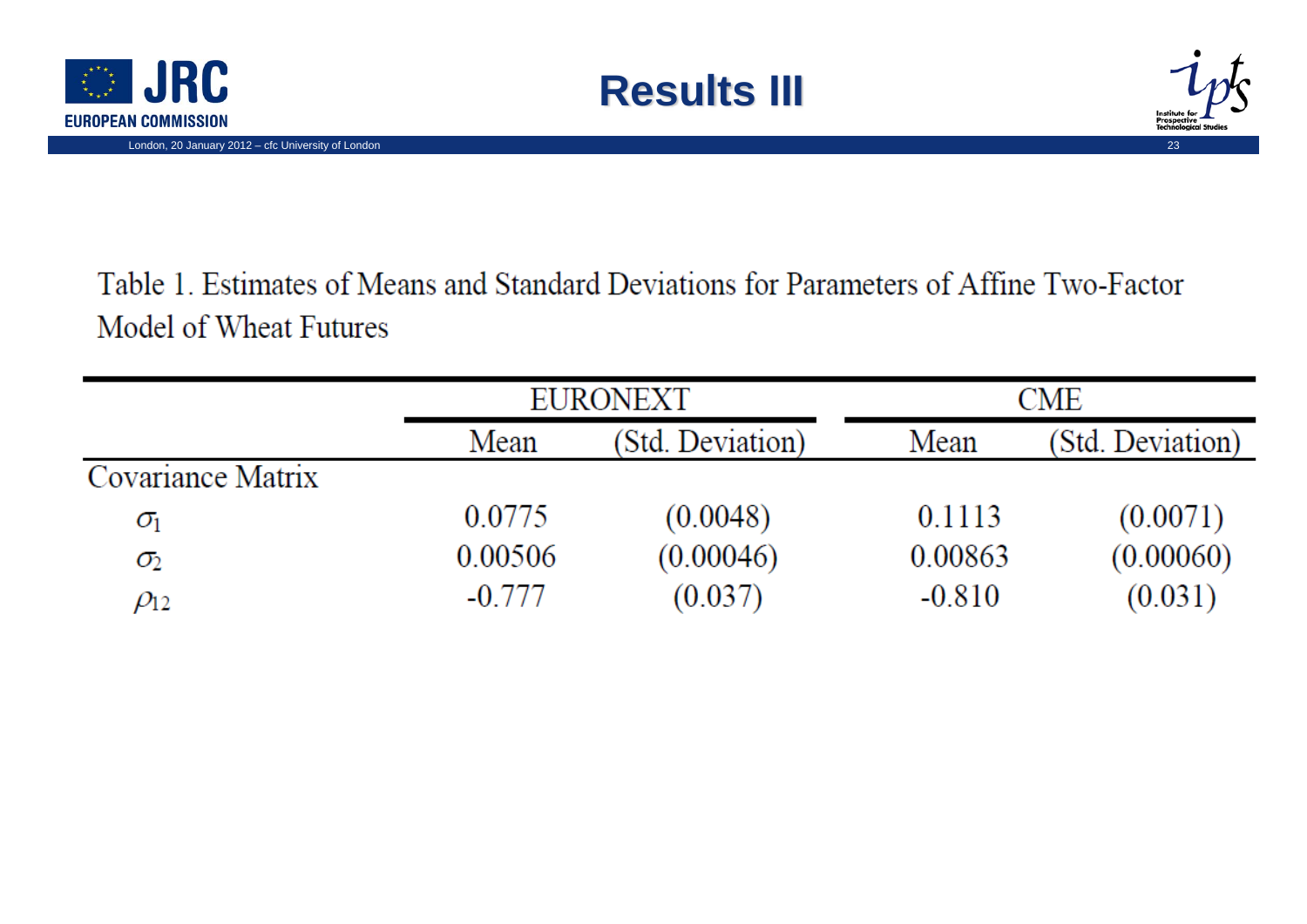



#### Table 1. Estimates of Means and Standard Deviations for Parameters of Affine Two-Factor Model of Wheat Futures

**Results IV** 

|                        |        | <b>EURONEXT</b>  |         | <b>CME</b>       |  |
|------------------------|--------|------------------|---------|------------------|--|
|                        | Mean   | (Std. Deviation) | Mean    | (Std. Deviation) |  |
| <b>Residual Errors</b> |        |                  |         |                  |  |
| $\sigma_{\!e}$         | 0.0326 | 0.0014           | 0.03054 | 0.00079          |  |
|                        | 0.001  | 0.078            | 0.002   | 0.041            |  |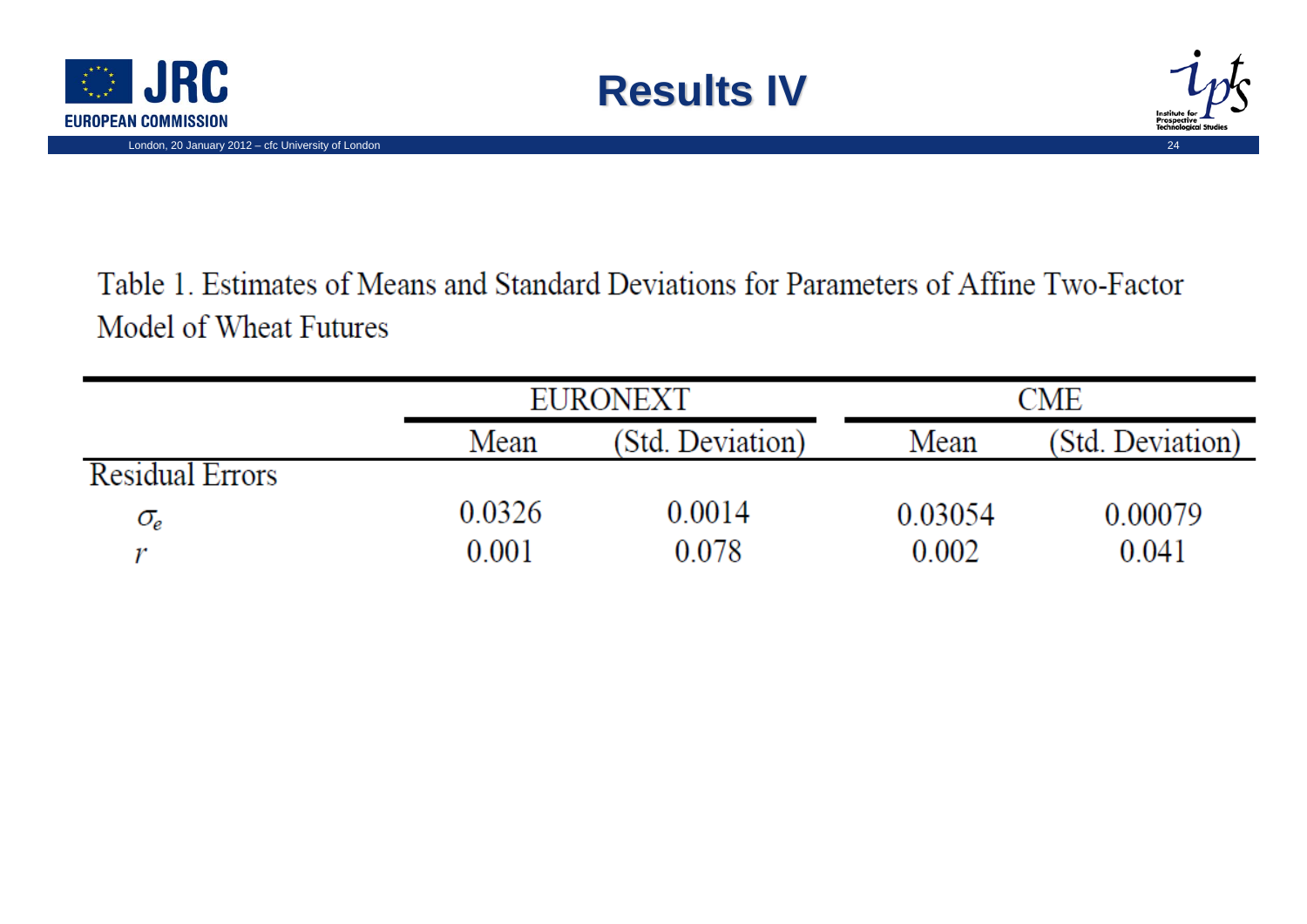**EURONEXT Futures Curve Assuming Two Consecutive January Observations Equal to EURONEXT Sample Average Values, Computed** from Model Estimated Using Historical EURONEXT Data

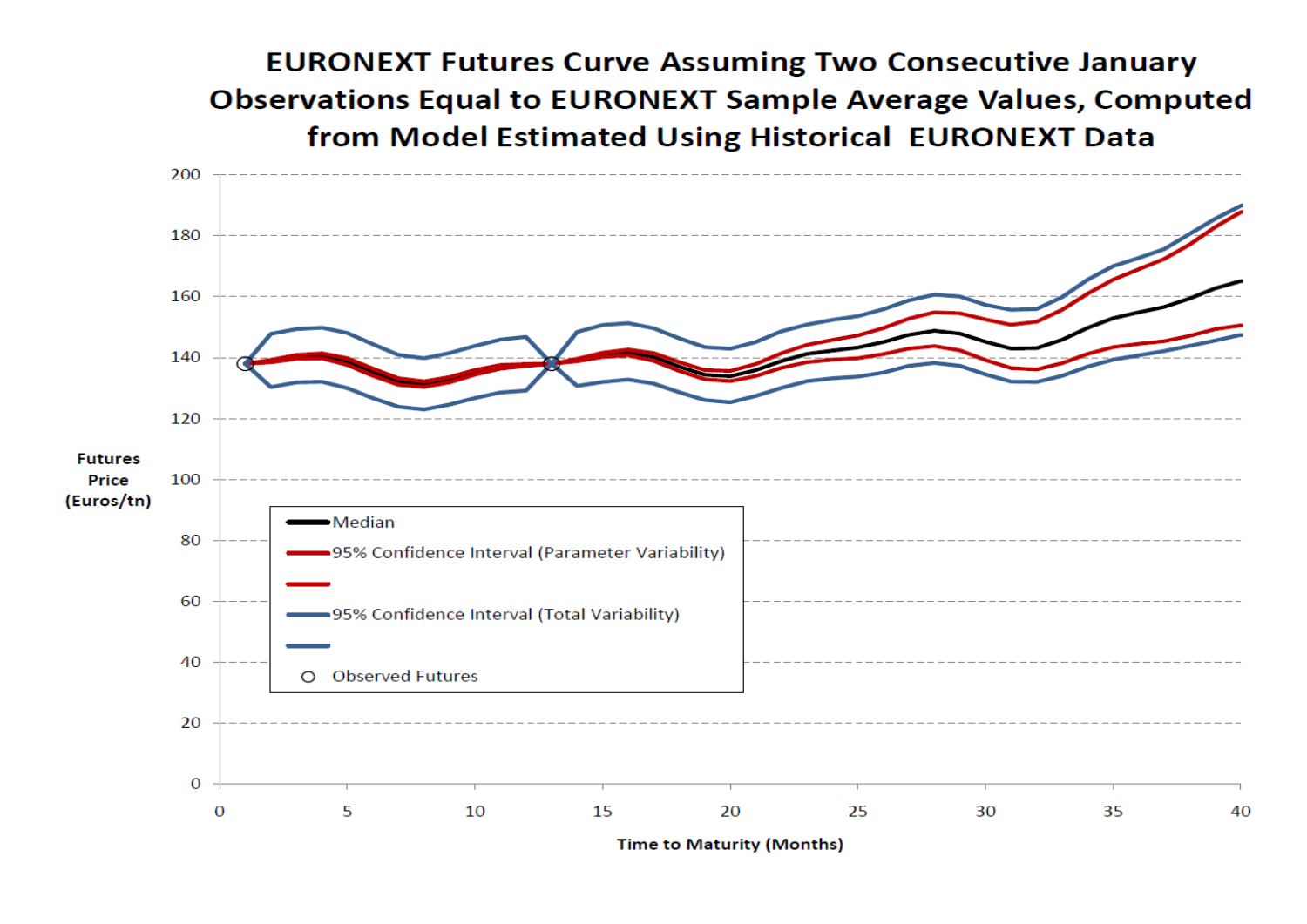#### CME Futures Curve Assuming Two Consecutive January Observations Equal to CME Sample Average Values, Computed from Model Estimated **Using Historical CME Data**

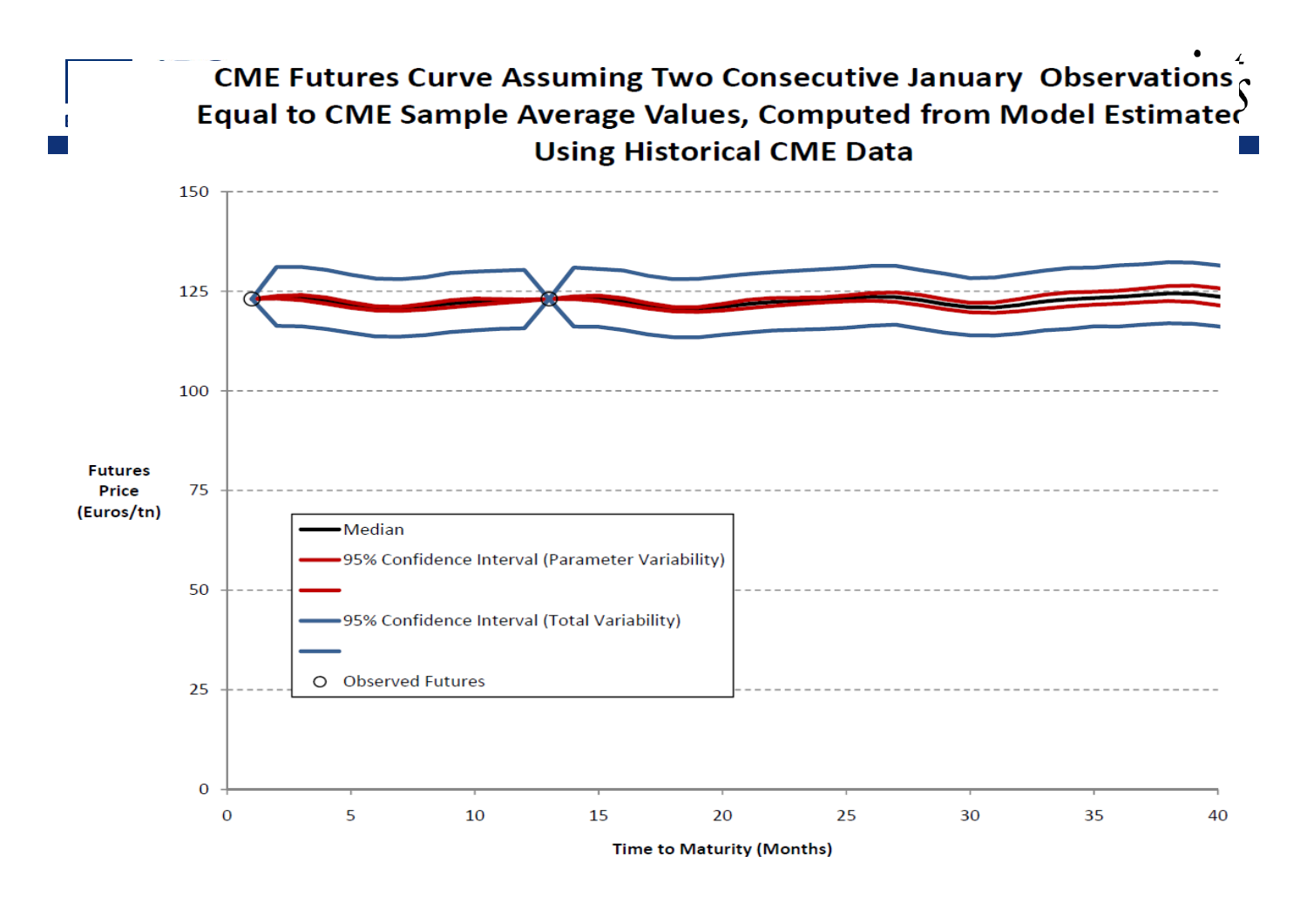#### EURONEXT Futures curve on 12/15/2010, Computed from Model **Estimated Using Historical EURONEXT Data**

 $\frac{1}{2}$ 

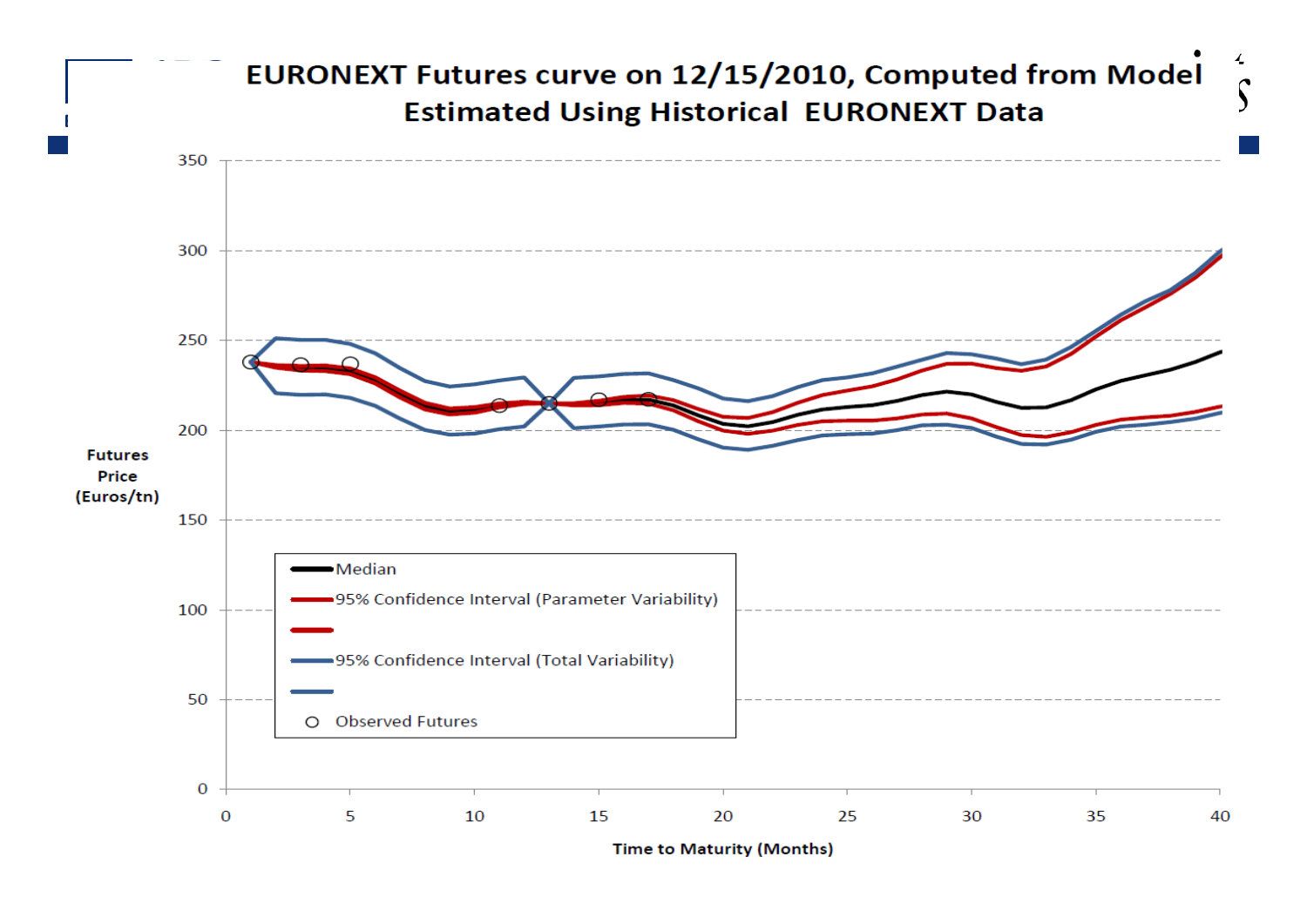#### EURONEXT Futures curve on 12/15/2010, Computed from Model **Estimated Using Historical CME Data**

4

 $\mathfrak{g}$ 

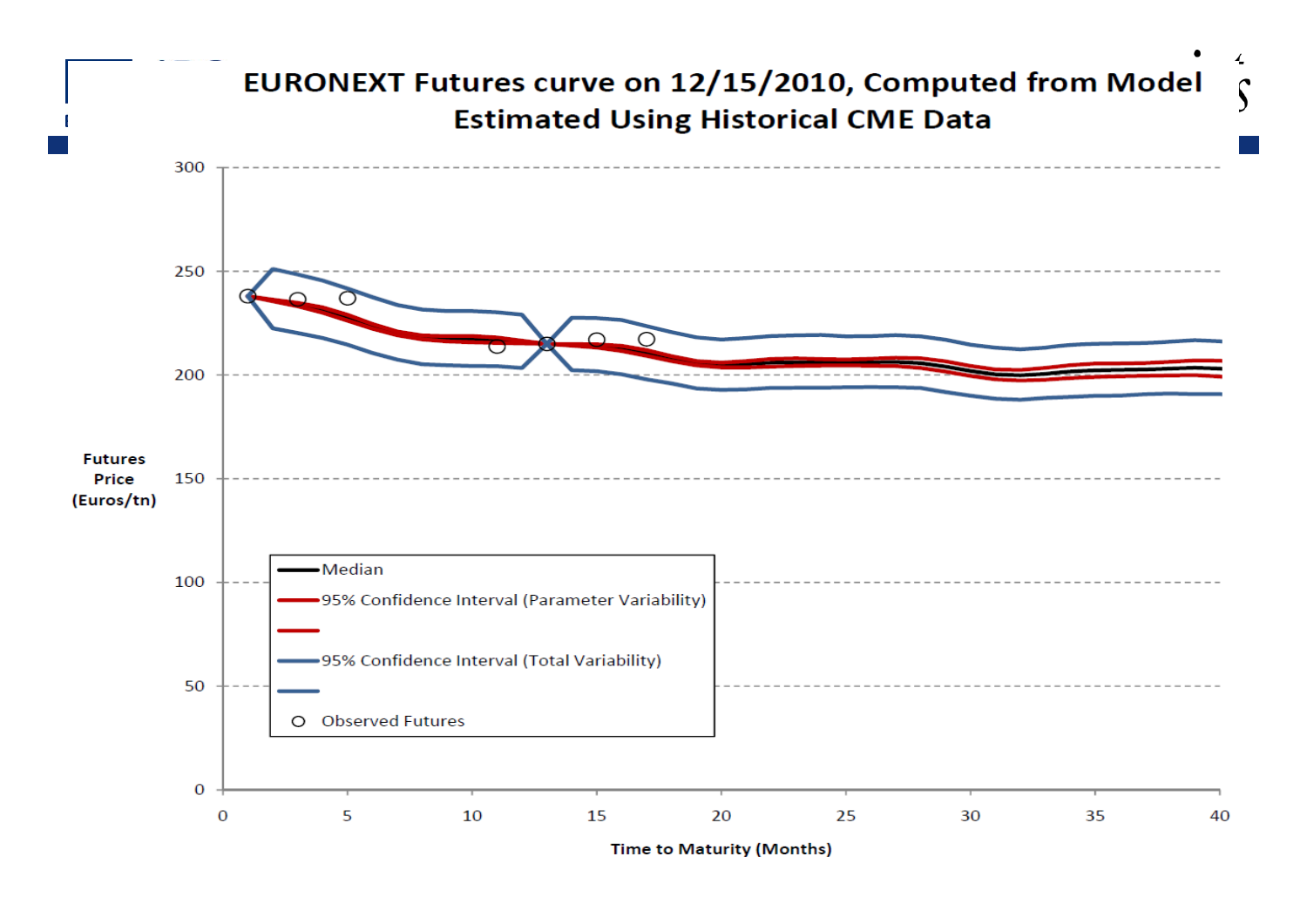#### CME Futures curve on 12/15/2010, Computed from Model Estimated  $l_c$ **Using Historical EURONEXT Data**

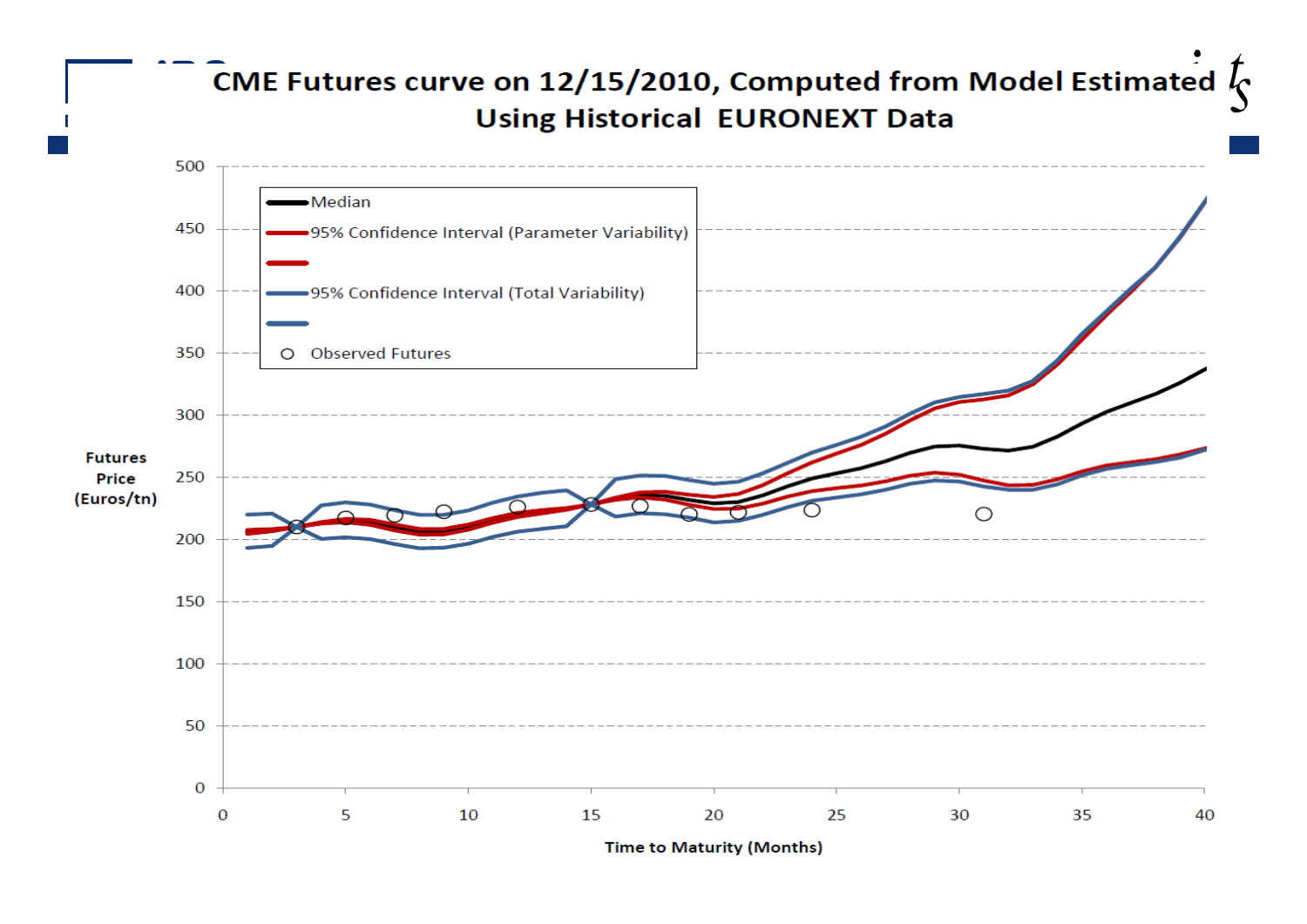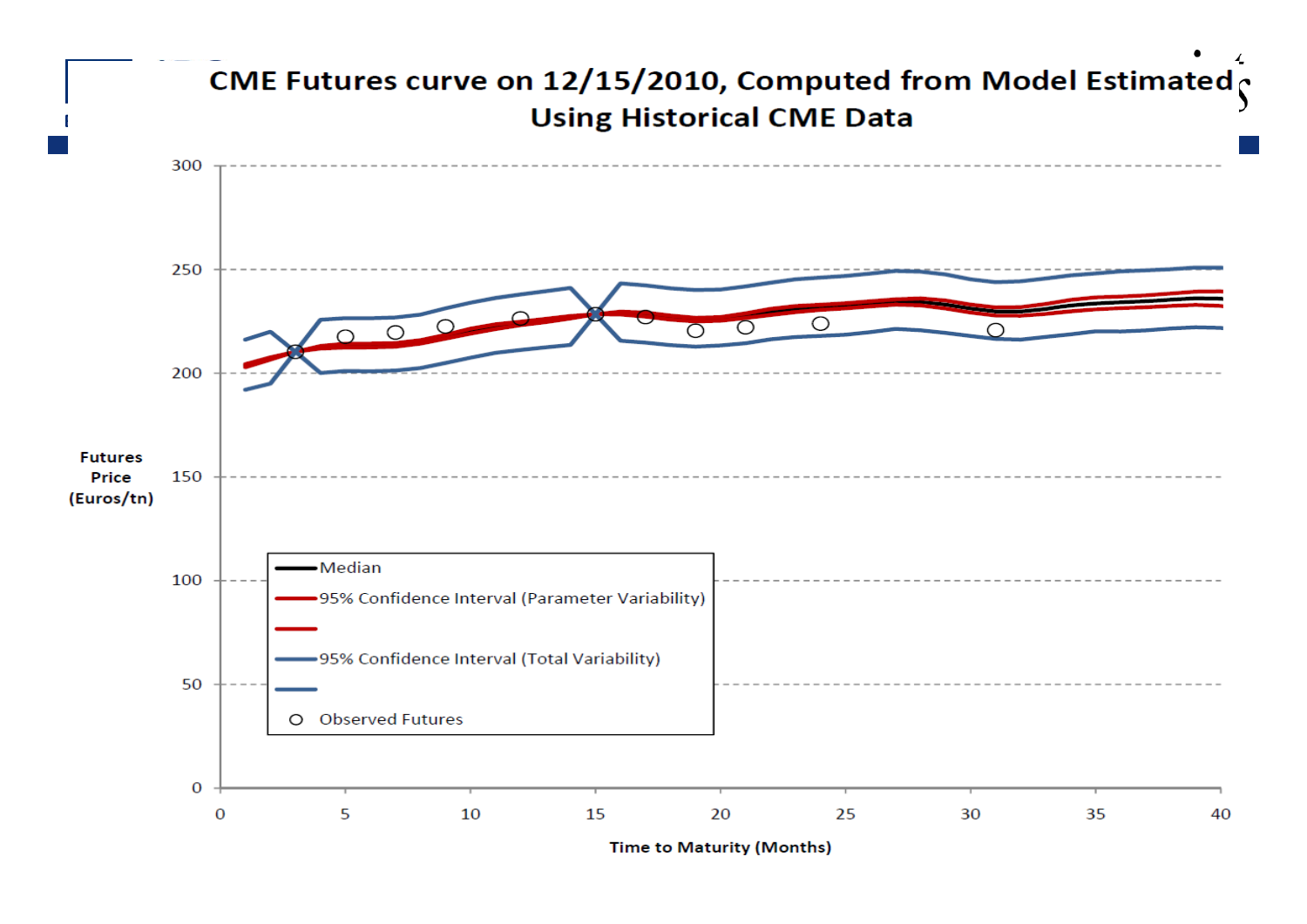#### **Seasonality of EURONEXT and CME Futures Curves**



**Delivery Month**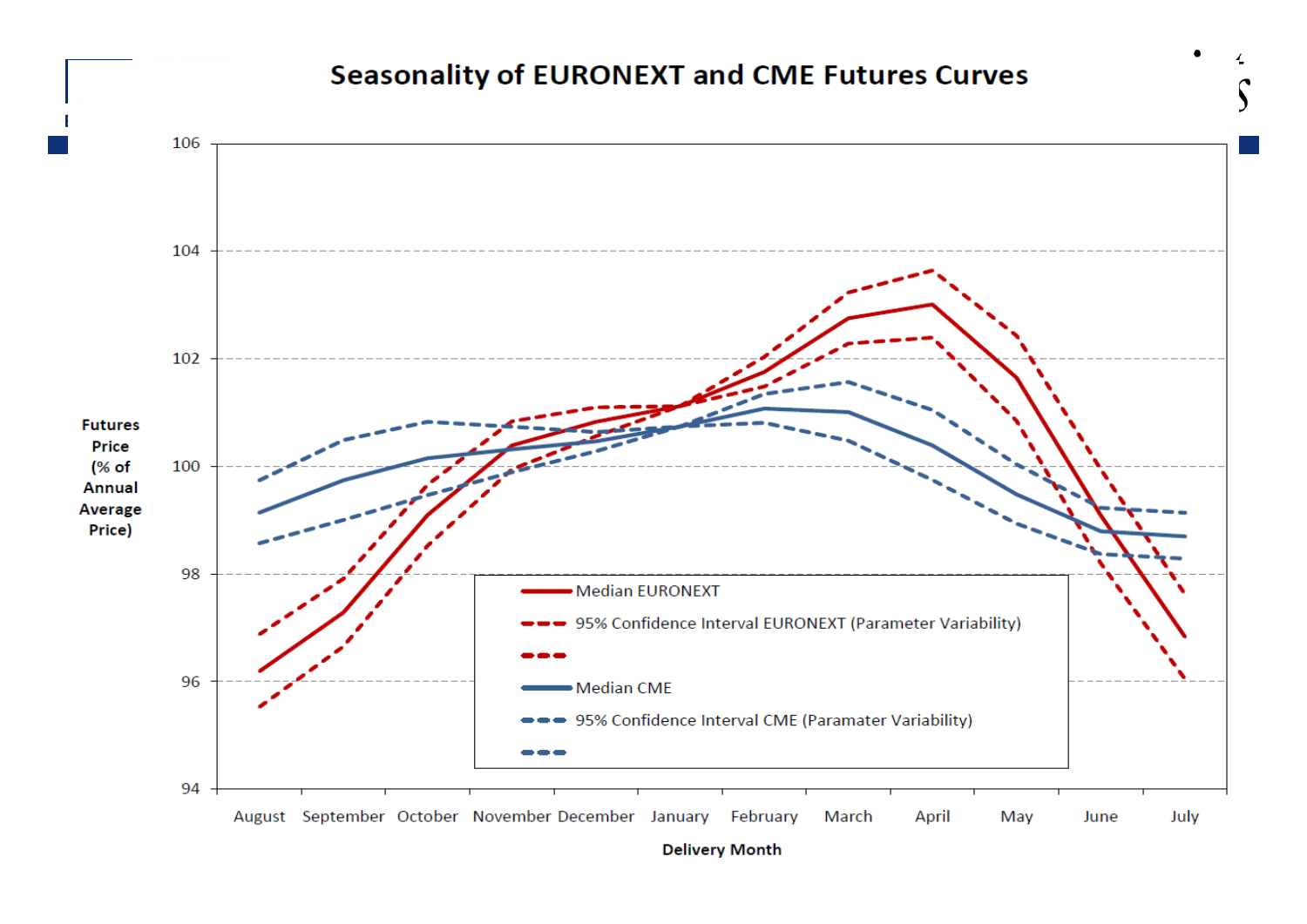



## • **Euronext future curve is non-stationary but stationary at CME**

–CME futures curve tends to revert back to a longrun mean value, with futures curve displaying a negative (positive) trend when nearby futures are above (below) such value

**Conclusions I**

–Euronext futures curve does not show tendency for futures to revert to a long-term equilibrium value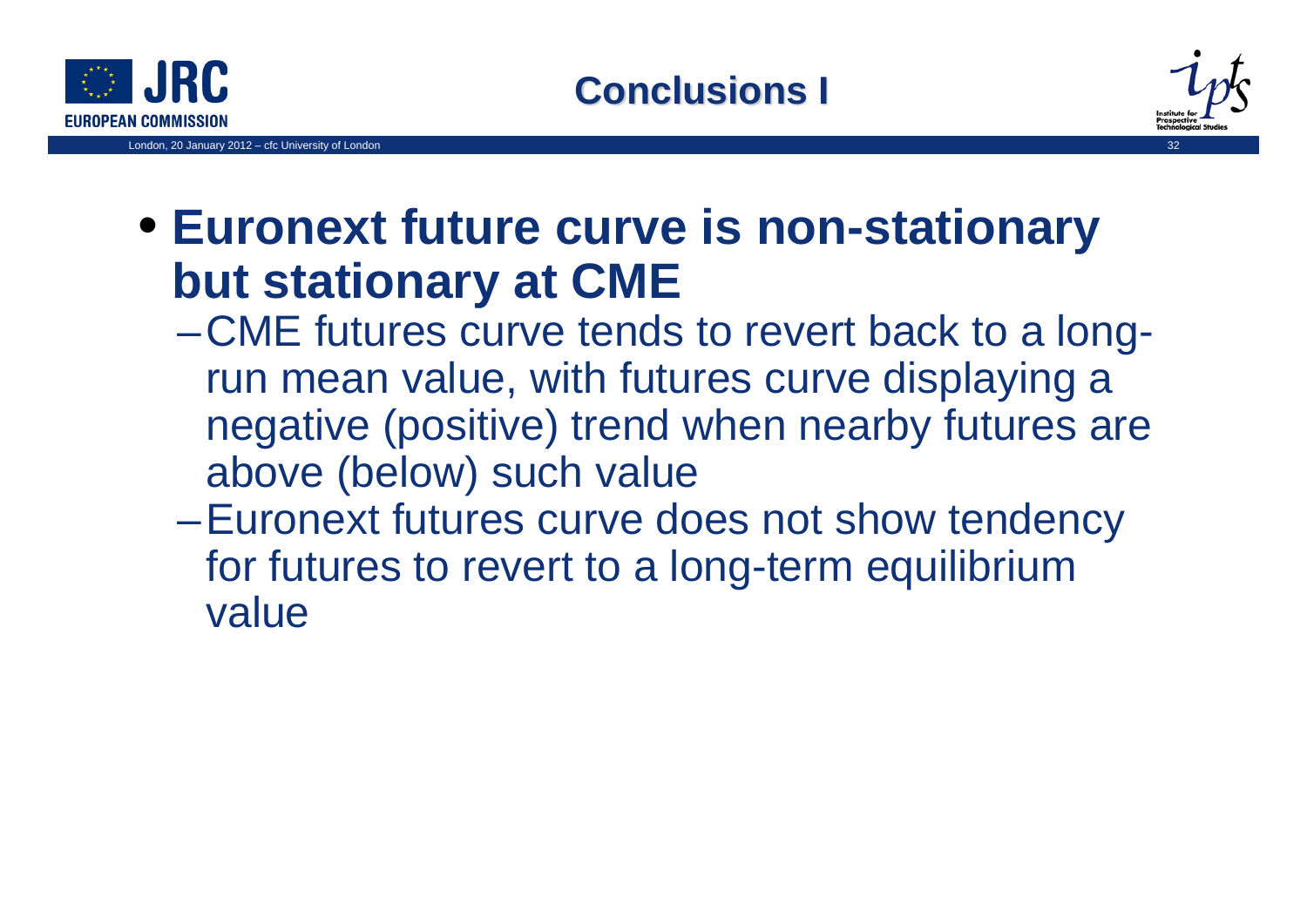

London, 20 January 2012 - cfc University of London



# • **the speed of the expected risk-neutral drift tends to go back to its long-term mean if it is away from it is about four times faster in the CME than in Euronext**

- CME futures curve is much more likely to be characterized by a long-term equilibrium than its counterpart at Euronext
- - Reason: CME highly liquid market whereas Euronext still illiquid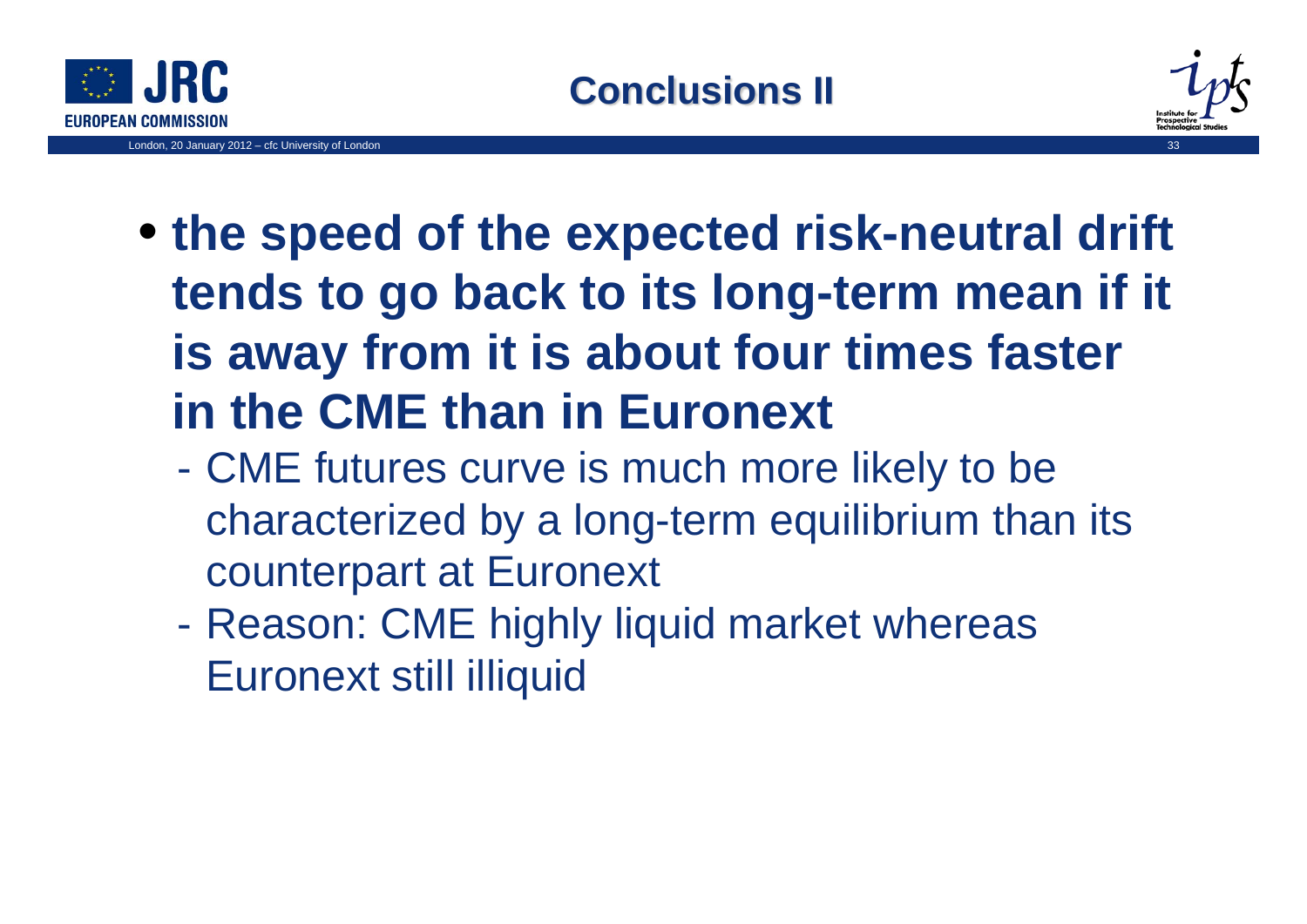





# • **Best option to estimate the US wheat forward curve**

- Unrestrictive mean speed in all cases
- **Best option to estimate the EU wheat forward curve**
	- –Cannot be derived from the CME parameter estimates
	- –Unrestrictive mean of speed reversion for nearterm maturities
	- –Imposing a random walk for longer maturities